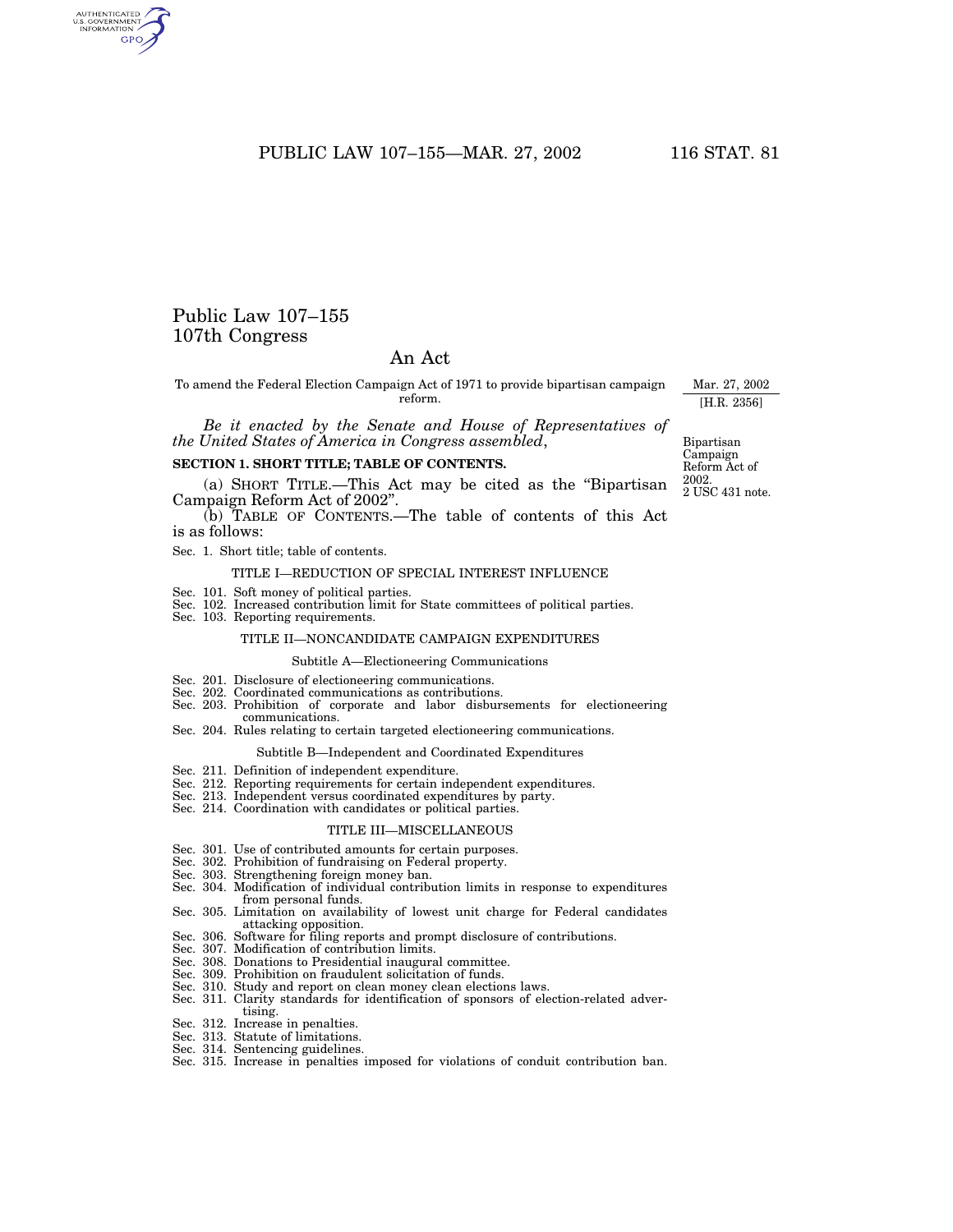- Sec. 316. Restriction on increased contribution limits by taking into account candidate's available funds.
- Sec. 317. Clarification of right of nationals of the United States to make political contributions.
- Sec. 318. Prohibition of contributions by minors.
- Sec. 319. Modification of individual contribution limits for House candidates in response to expenditures from personal funds.

#### TITLE IV—SEVERABILITY; EFFECTIVE DATE

- Sec. 401. Severability.
- Sec. 402. Effective dates and regulations.
- Sec. 403. Judicial review.

#### TITLE V—ADDITIONAL DISCLOSURE PROVISIONS

- Sec. 501. Internet access to records.
- Sec. 502. Maintenance of website of election reports.
- Sec. 503. Additional disclosure reports.
- Sec. 504. Public access to broadcasting records.

# **TITLE I—REDUCTION OF SPECIAL INTEREST INFLUENCE**

#### **SEC. 101. SOFT MONEY OF POLITICAL PARTIES.**

(a) IN GENERAL.—Title III of the Federal Election Campaign Act of 1971 (2 U.S.C. 431 et seq.) is amended by adding at the end the following:

2 USC 441i.

## **''SEC. 323. SOFT MONEY OF POLITICAL PARTIES.**

"(a) NATIONAL COMMITTEES.-

''(1) IN GENERAL.—A national committee of a political party (including a national congressional campaign committee of a political party) may not solicit, receive, or direct to another person a contribution, donation, or transfer of funds or any other thing of value, or spend any funds, that are not subject to the limitations, prohibitions, and reporting requirements of this Act.

''(2) APPLICABILITY.—The prohibition established by paragraph (1) applies to any such national committee, any officer or agent acting on behalf of such a national committee, and any entity that is directly or indirectly established, financed, maintained, or controlled by such a national committee.

''(b) STATE, DISTRICT, AND LOCAL COMMITTEES.—

"(1) In GENERAL.—Except as provided in paragraph (2), an amount that is expended or disbursed for Federal election activity by a State, district, or local committee of a political party (including an entity that is directly or indirectly established, financed, maintained, or controlled by a State, district, or local committee of a political party and an officer or agent acting on behalf of such committee or entity), or by an association or similar group of candidates for State or local office or of individuals holding State or local office, shall be made from funds subject to the limitations, prohibitions, and reporting requirements of this Act.

''(2) APPLICABILITY.—

''(A) IN GENERAL.—Notwithstanding clause (i) or (ii) of section  $301(20)(A)$ , and subject to subparagraph (B), paragraph (1) shall not apply to any amount expended or disbursed by a State, district, or local committee of a political party for an activity described in either such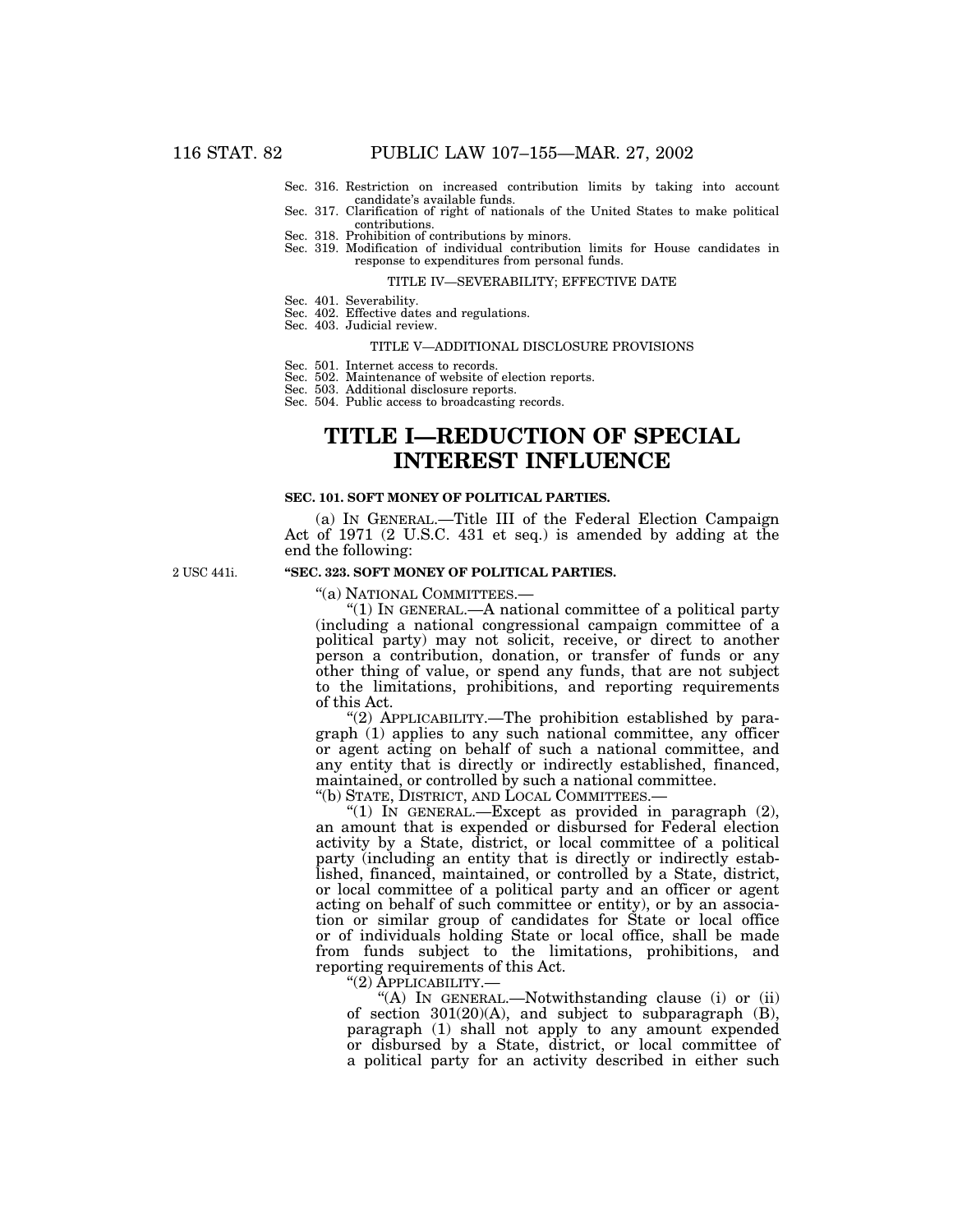clause to the extent the amounts expended or disbursed for such activity are allocated (under regulations prescribed

by the Commission) among amounts—<br>"(i) which consist solely of contributions subject to the limitations, prohibitions, and reporting requirements of this Act (other than amounts described in subparagraph  $(B)(iii)$ ; and

''(ii) other amounts which are not subject to the limitations, prohibitions, and reporting requirements of this Act (other than any requirements of this subsection).

''(B) CONDITIONS.—Subparagraph (A) shall only apply

if—<br>
"(i) the activity does not refer to a clearly identified<br>
candidate for Federal office:

"(ii) the amounts expended or disbursed are not for the costs of any broadcasting, cable, or satellite communication, other than a communication which refers solely to a clearly identified candidate for State

"(iii) the amounts expended or disbursed which are described in subparagraph (A)(ii) are paid from amounts which are donated in accordance with State law and which meet the requirements of subparagraph (C), except that no person (including any person established, financed, maintained, or controlled by such person) may donate more than \$10,000 to a State, district, or local committee of a political party in a calendar year for such expenditures or disbursements; and

"(iv) the amounts expended or disbursed are made solely from funds raised by the State, local, or district committee which makes such expenditure or disbursement, and do not include any funds provided to such committee from—

''(I) any other State, local, or district committee of any State party,

''(II) the national committee of a political party (including a national congressional campaign committee of a political party),

''(III) any officer or agent acting on behalf of any committee described in subclause (I) or (II), or

''(IV) any entity directly or indirectly established, financed, maintained, or controlled by any committee described in subclause (I) or (II).

"(C) PROHIBITING INVOLVEMENT OF NATIONAL PARTIES, FEDERAL CANDIDATES AND OFFICEHOLDERS, AND STATE PAR-TIES ACTING JOINTLY.—Notwithstanding subsection (e) (other than subsection  $(e)(3)$ ), amounts specifically authorized to be spent under subparagraph (B)(iii) meet the requirements of this subparagraph only if the amounts—<br>"(i) are not solicited, received, directed, transferred,

or spent by or in the name of any person described in subsection (a) or (e); and

''(ii) are not solicited, received, or directed through fundraising activities conducted jointly by 2 or more State, local, or district committees of any political party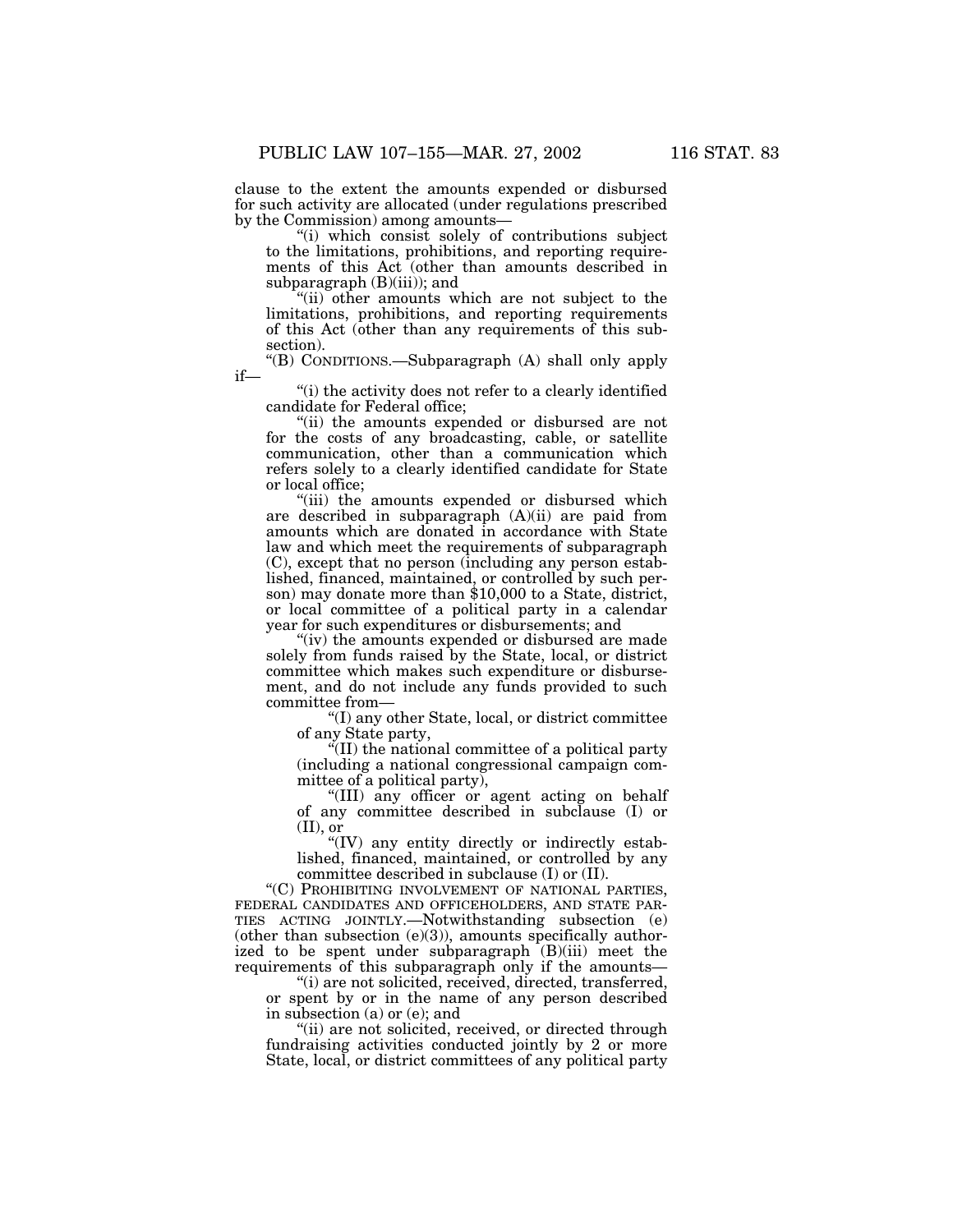or their agents, or by a State, local, or district committee of a political party on behalf of the State, local, or district committee of a political party or its agent in one or more other States.

''(c) FUNDRAISING COSTS.—An amount spent by a person described in subsection (a) or (b) to raise funds that are used, in whole or in part, for expenditures and disbursements for a Federal election activity shall be made from funds subject to the limitations, prohibitions, and reporting requirements of this Act.

''(d) TAX-EXEMPT ORGANIZATIONS.—A national, State, district, or local committee of a political party (including a national congressional campaign committee of a political party), an entity that is directly or indirectly established, financed, maintained, or controlled by any such national, State, district, or local committee or its agent, and an officer or agent acting on behalf of any such party committee or entity, shall not solicit any funds for, or make or direct any donations to—

" $(1)$  an organization that is described in section  $501(c)$ of the Internal Revenue Code of 1986 and exempt from taxation under section 501(a) of such Code (or has submitted an application for determination of tax exempt status under such section) and that makes expenditures or disbursements in connection with an election for Federal office (including expenditures or disbursements for Federal election activity); or

''(2) an organization described in section 527 of such Code (other than a political committee, a State, district, or local committee of a political party, or the authorized campaign committee of a candidate for State or local office). ''(e) FEDERAL CANDIDATES.—

''(1) IN GENERAL.—A candidate, individual holding Federal office, agent of a candidate or an individual holding Federal office, or an entity directly or indirectly established, financed, maintained or controlled by or acting on behalf of 1 or more candidates or individuals holding Federal office, shall not—

"(A) solicit, receive, direct, transfer, or spend funds in connection with an election for Federal office, including funds for any Federal election activity, unless the funds are subject to the limitations, prohibitions, and reporting requirements of this Act; or

''(B) solicit, receive, direct, transfer, or spend funds in connection with any election other than an election for Federal office or disburse funds in connection with such an election unless the funds—

''(i) are not in excess of the amounts permitted with respect to contributions to candidates and political committees under paragraphs (1), (2), and (3) of section 315(a); and

"(ii) are not from sources prohibited by this Act from making contributions in connection with an election for Federal office.

''(2) STATE LAW.—Paragraph (1) does not apply to the solicitation, receipt, or spending of funds by an individual described in such paragraph who is or was also a candidate for a State or local office solely in connection with such election for State or local office if the solicitation, receipt, or spending of funds is permitted under State law and refers only to such State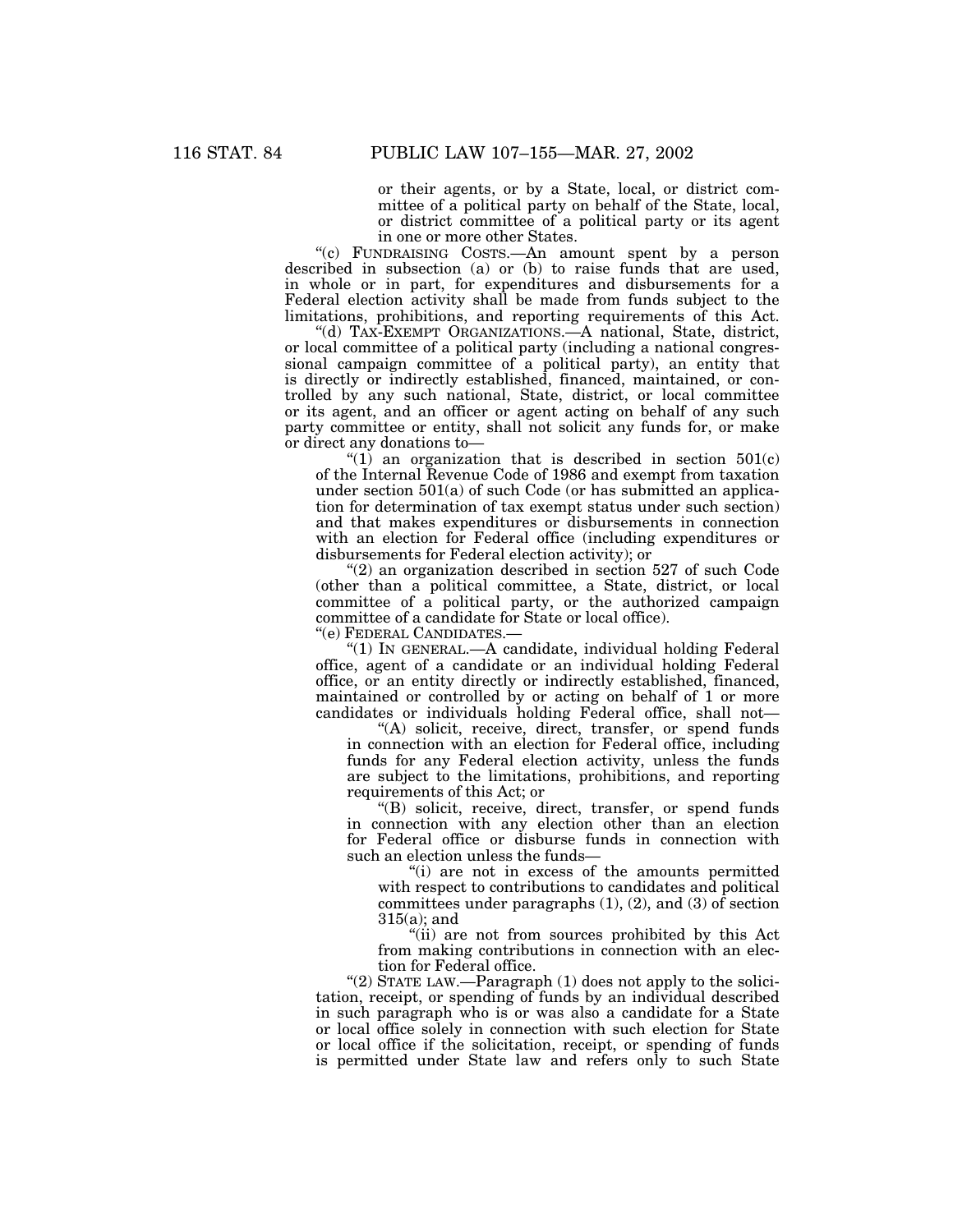or local candidate, or to any other candidate for the State or local office sought by such candidate, or both.

" $(3)$  FUNDRAISING EVENTS.—Notwithstanding paragraph  $(1)$ or subsection (b)(2)(C), a candidate or an individual holding Federal office may attend, speak, or be a featured guest at a fundraising event for a State, district, or local committee

(4) PERMITTING CERTAIN SOLICITATIONS.—<br>"(A) GENERAL SOLICITATIONS.—Notwithstanding any other provision of this subsection, an individual described in paragraph (1) may make a general solicitation of funds on behalf of any organization that is described in section 501(c) of the Internal Revenue Code of 1986 and exempt from taxation under section 501(a) of such Code (or has submitted an application for determination of tax exempt status under such section) (other than an entity whose principal purpose is to conduct activities described in clauses (i) and (ii) of section  $301(20)(A)$ ) where such solicitation does not specify how the funds will or should be

spent. ''(B) CERTAIN SPECIFIC SOLICITATIONS.—In addition to the general solicitations permitted under subparagraph (A), an individual described in paragraph (1) may make a solicitation explicitly to obtain funds for carrying out the activities described in clauses (i) and (ii) of section 301(20)(A), or for an entity whose principal purpose is to conduct such activities, if—

"(i) the solicitation is made only to individuals; and

"(ii) the amount solicited from any individual during any calendar year does not exceed \$20,000. ''(f) STATE CANDIDATES.—

''(1) IN GENERAL.—A candidate for State or local office, individual holding State or local office, or an agent of such a candidate or individual may not spend any funds for a communication described in section  $301(20)(A)(iii)$  unless the funds are subject to the limitations, prohibitions, and reporting requirements of this Act.

''(2) EXCEPTION FOR CERTAIN COMMUNICATIONS.—Paragraph (1) shall not apply to an individual described in such paragraph if the communication involved is in connection with an election for such State or local office and refers only to such individual or to any other candidate for the State or local office held or sought by such individual, or both."

(b) DEFINITIONS.—Section 301 of the Federal Election Campaign Act of 1971 (2 U.S.C. 431) is amended by adding at the end thereof the following:

''(20) FEDERAL ELECTION ACTIVITY.—

"(A) IN GENERAL.—The term 'Federal election activity' means—

''(i) voter registration activity during the period that begins on the date that is 120 days before the date a regularly scheduled Federal election is held and ends on the date of the election;

"(ii) voter identification, get-out-the-vote activity, or generic campaign activity conducted in connection with an election in which a candidate for Federal office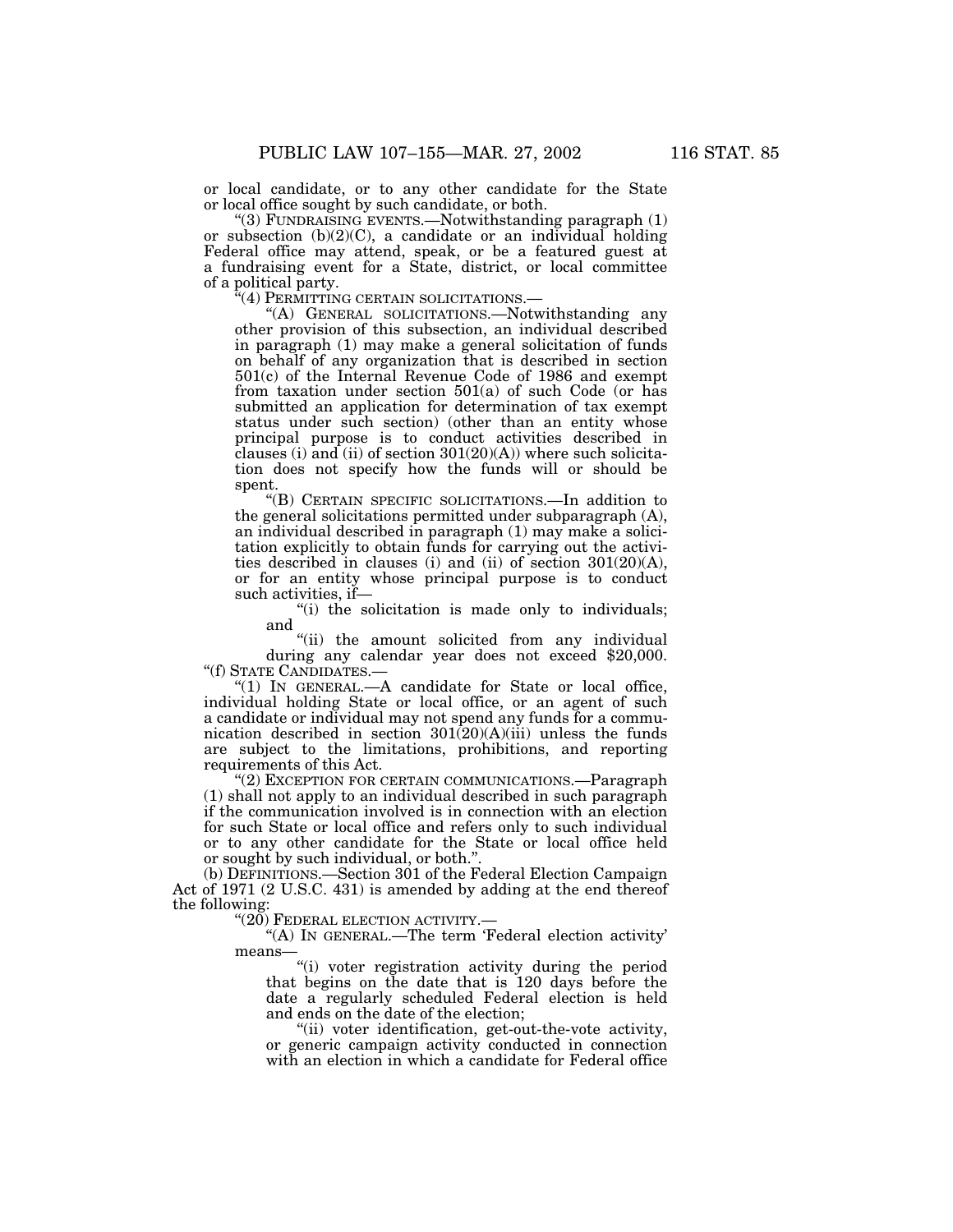appears on the ballot (regardless of whether a candidate for State or local office also appears on the

"(iii) a public communication that refers to a clearly identified candidate for Federal office (regardless of whether a candidate for State or local office is also mentioned or identified) and that promotes or supports a candidate for that office, or attacks or opposes a candidate for that office (regardless of whether the communication expressly advocates a vote for or against a candidate); or

"(iv) services provided during any month by an employee of a State, district, or local committee of a political party who spends more than 25 percent of that individual's compensated time during that month on activities in connection with a Federal election.

''(B) EXCLUDED ACTIVITY.—The term 'Federal election activity' does not include an amount expended or disbursed by a State, district, or local committee of a political party for—

''(i) a public communication that refers solely to a clearly identified candidate for State or local office, if the communication is not a Federal election activity described in subparagraph  $(A)(i)$  or  $(ii)$ ;

''(ii) a contribution to a candidate for State or local office, provided the contribution is not designated to pay for a Federal election activity described in subparagraph (A);

"(iii) the costs of a State, district, or local political convention; and

"(iv) the costs of grassroots campaign materials, including buttons, bumper stickers, and yard signs, that name or depict only a candidate for State or

" $(21)$  GENERIC CAMPAIGN ACTIVITY.—The term 'generic campaign activity' means a campaign activity that promotes a political party and does not promote a candidate or non-Federal candidate.

"(22) PUBLIC COMMUNICATION.—The term 'public communication' means a communication by means of any broadcast, cable, or satellite communication, newspaper, magazine, outdoor advertising facility, mass mailing, or telephone bank to the general public, or any other form of general public political advertising.

"(23) Mass MAILING.—The term 'mass mailing' means a mailing by United States mail or facsimile of more than 500 pieces of mail matter of an identical or substantially similar nature within any 30-day period.

"(24) TELEPHONE BANK.—The term 'telephone bank' means more than 500 telephone calls of an identical or substantially similar nature within any 30-day period.''.

## **SEC. 102. INCREASED CONTRIBUTION LIMIT FOR STATE COMMITTEES OF POLITICAL PARTIES.**

Section 315(a)(1) of the Federal Election Campaign Act of 1971  $(2 U.S.C. 441a(a)(1))$  is amended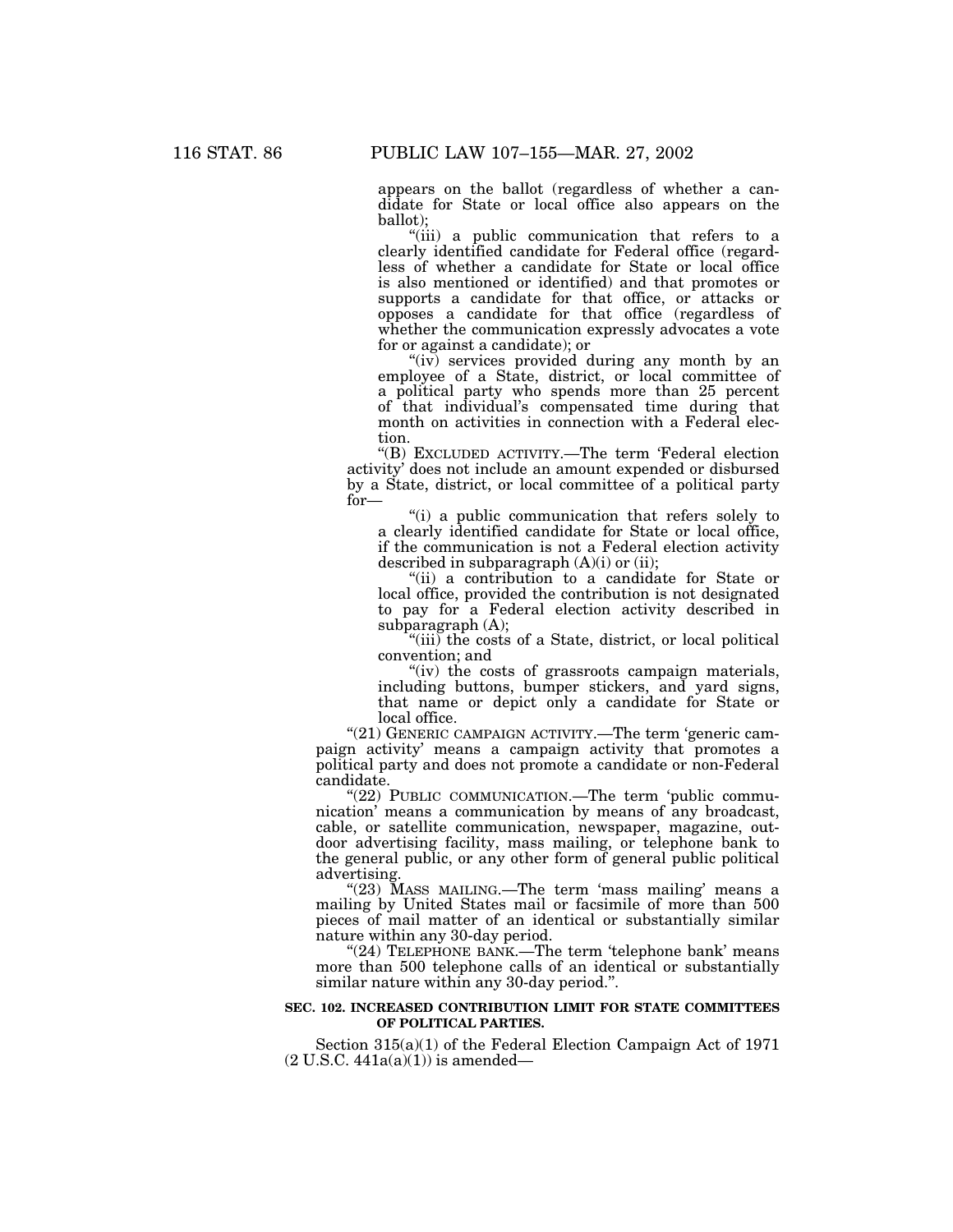$(1)$  in subparagraph  $(B)$ , by striking "or" at the end;

 $(2)$  in subparagraph  $(C)$ —

(A) by inserting ''(other than a committee described in subparagraph (D))'' after ''committee''; and

(B) by striking the period at the end and inserting "; or"; and

(3) by adding at the end the following:

''(D) to a political committee established and maintained by a State committee of a political party in any calendar year which, in the aggregate, exceed \$10,000."

### **SEC. 103. REPORTING REQUIREMENTS.**

(a) REPORTING REQUIREMENTS.—Section 304 of the Federal Election Campaign Act of 1971 (2 U.S.C. 434) is amended by adding at the end the following:

''(e) POLITICAL COMMITTEES.—

''(1) NATIONAL AND CONGRESSIONAL POLITICAL COMMIT-TEES.—The national committee of a political party, any national congressional campaign committee of a political party, and any subordinate committee of either, shall report all receipts and disbursements during the reporting period.

"(2) OTHER POLITICAL COMMITTEES TO WHICH SECTION 323 APPLIES.—

"(A) IN GENERAL.—In addition to any other reporting requirements applicable under this Act, a political committee (not described in paragraph (1)) to which section 323(b)(1) applies shall report all receipts and disbursements made for activities described in section 301(20)(A), unless the aggregate amount of such receipts and disbursements during the calendar year is less than \$5,000.

''(B) SPECIFIC DISCLOSURE BY STATE AND LOCAL PARTIES OF CERTAIN NON-FEDERAL AMOUNTS PERMITTED TO BE SPENT ON FEDERAL ELECTION ACTIVITY.—Each report by a political committee under subparagraph (A) of receipts and disbursements made for activities described in section 301(20)(A) shall include a disclosure of all receipts and disbursements described in section  $323(b)(2)(A)$  and  $\overline{(B)}$ .

''(3) ITEMIZATION.—If a political committee has receipts or disbursements to which this subsection applies from or to any person aggregating in excess of \$200 for any calendar year, the political committee shall separately itemize its reporting for such person in the same manner as required in paragraphs  $(3)(A)$ ,  $(5)$ , and  $(6)$  of subsection  $(b)$ .

 $\sqrt[4]{(4)}$  REPORTING PERIODS.—Reports required to be filed under this subsection shall be filed for the same time periods required for political committees under subsection  $(a)(4)(B)$ .". (b) BUILDING FUND EXCEPTION TO THE DEFINITION OF CON-TRIBUTION.—

(1) IN GENERAL.—Section 301(8)(B) of the Federal Election Campaign Act of 1971  $(2 \text{ U.S.C. } 431(8)(B))$  is amended—

(A) by striking clause (viii); and

(B) by redesignating clauses (ix) through (xv) as clauses (viii) through (xiv), respectively.

(2) NONPREEMPTION OF STATE LAW.—Section 403 of such Act (2 U.S.C. 453) is amended—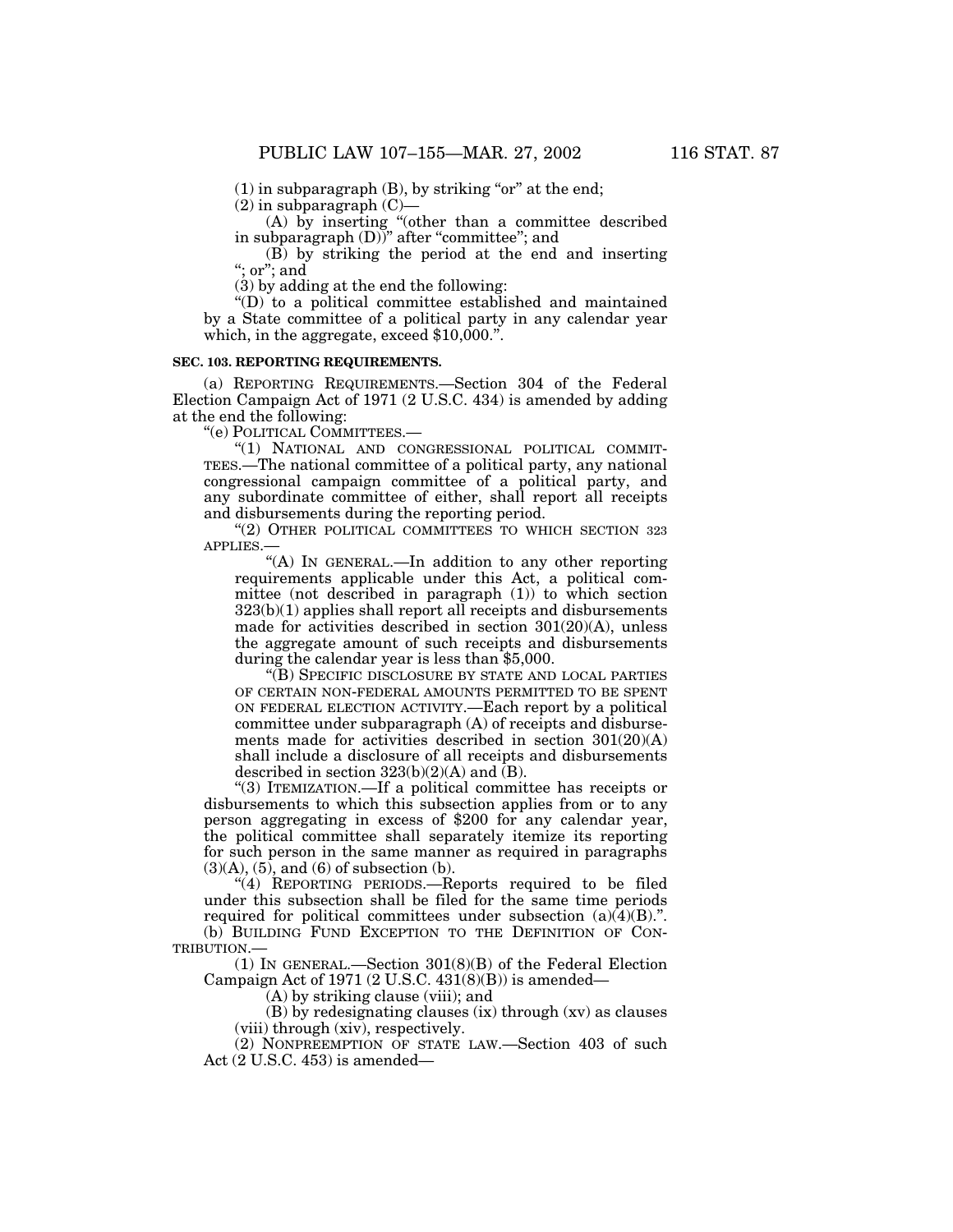(A) by striking ''The provisions of this Act'' and inserting ''(a) IN GENERAL.—Subject to subsection (b), the provisions of this Act"; and<br>(B) by adding at the end the following:

(B) by adding at the end the following: ''(b) STATE AND LOCAL COMMITTEES OF POLITICAL PARTIES.— Notwithstanding any other provision of this Act, a State or local committee of a political party may, subject to State law, use exclusively funds that are not subject to the prohibitions, limitations, and reporting requirements of the Act for the purchase or construction of an office building for such State or local committee.''.

# **TITLE II—NONCANDIDATE CAMPAIGN EXPENDITURES**

# **Subtitle A—Electioneering Communications**

## **SEC. 201. DISCLOSURE OF ELECTIONEERING COMMUNICATIONS.**

(a) IN GENERAL.—Section 304 of the Federal Election Campaign Act of 1971 (2 U.S.C. 434), as amended by section 103, is amended by adding at the end the following new subsection: by adding at the end the following new subsection:<br>"(f) DISCLOSURE OF ELECTIONEERING COMMUNICATIONS.—<br>"(1) STATEMENT REQUIRED.—Every person who makes a

disbursement for the direct costs of producing and airing electioneering communications in an aggregate amount in excess of \$10,000 during any calendar year shall, within 24 hours of each disclosure date, file with the Commission a state-<br>ment containing the information described in paragraph (2).

"(2) CONTENTS OF STATEMENT.—Each statement required to be filed under this subsection shall be made under penalty of perjury and shall contain the following information: ''(A) The identification of the person making the

disbursement, of any person sharing or exercising direction or control over the activities of such person, and of the custodian of the books and accounts of the person making

the disbursement.<br>
"(B) The principal place of business of the person making the disbursement, if not an individual.

"(C) The amount of each disbursement of more than \$200 during the period covered by the statement and the identification of the person to whom the disbursement was

made.<br>"(D) The elections to which the electioneering communications pertain and the names (if known) of the candidates identified or to be identified.

''(E) If the disbursements were paid out of a segregated bank account which consists of funds contributed solely by individuals who are United States citizens or nationals or lawfully admitted for permanent residence (as defined in section  $101(a)(20)$  of the Immigration and Nationality Act (8 U.S.C. 1101(a)(20))) directly to this account for electioneering communications, the names and addresses of all contributors who contributed an aggregate amount of \$1,000 or more to that account during the period beginning on the first day of the preceding calendar year and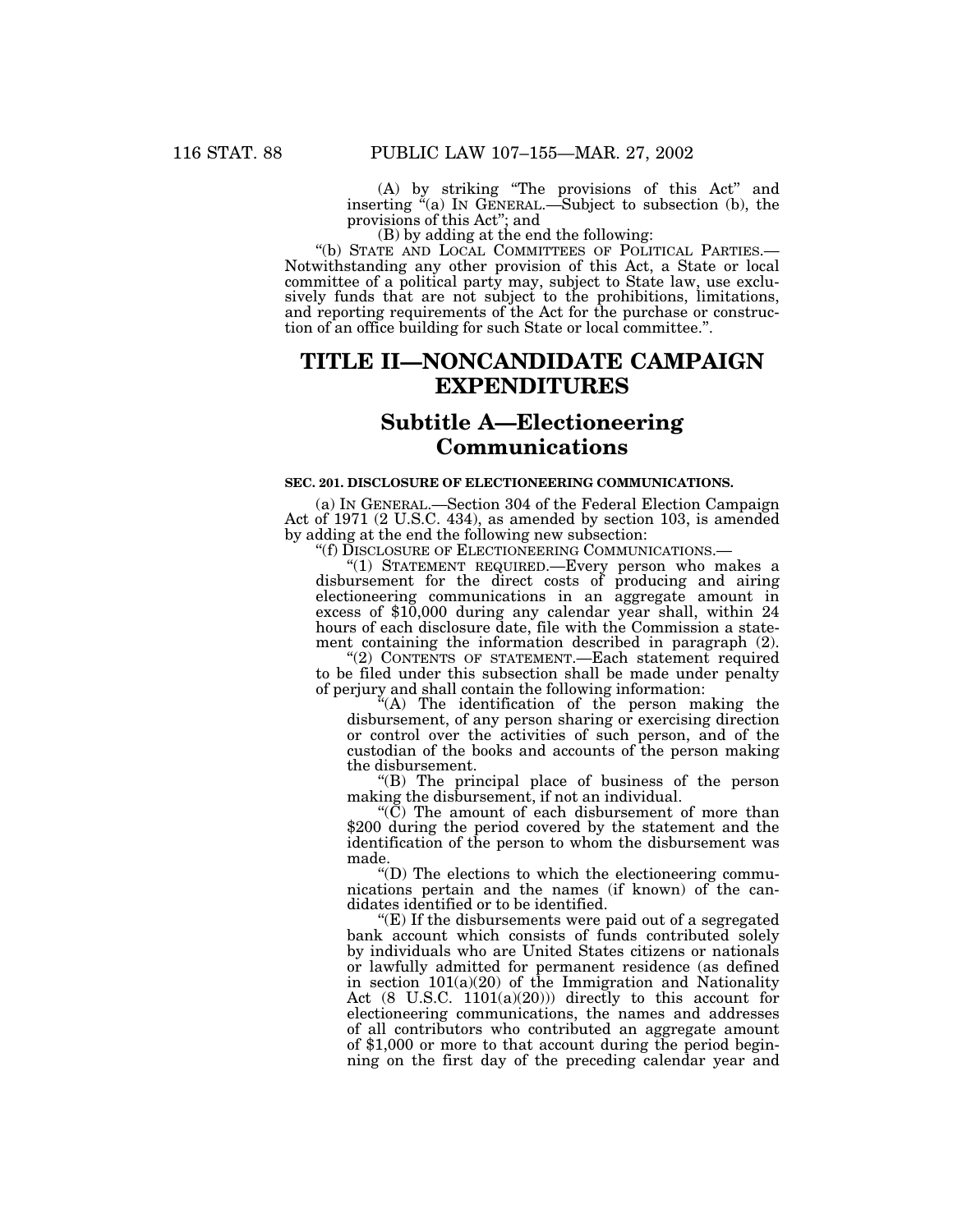ending on the disclosure date. Nothing in this subparagraph is to be construed as a prohibition on the use of funds in such a segregated account for a purpose other than electioneering communications.

 $(F)$  If the disbursements were paid out of funds not described in subparagraph (E), the names and addresses of all contributors who contributed an aggregate amount of \$1,000 or more to the person making the disbursement during the period beginning on the first day of the preceding calendar year and ending on the disclosure date.

"(3) ELECTIONEERING COMMUNICATION.—For purposes of this subsection— $\degree$ (A) In GENERAL.—(i) The term 'electioneering commu-

nication' means any broadcast, cable, or satellite commu-

nication which—<br>"(I) refers to a clearly identified candidate for Fed-<br>eral office;

 $\rm ^{\omega} (II)$  is made within—<br>''(aa) 60 days before a general, special, or runoff election for the office sought by the candidate;

or ''(bb) 30 days before a primary or preference election, or a convention or caucus of a political party that has authority to nominate a candidate, for the office sought by the candidate; and

''(III) in the case of a communication which refers to a candidate for an office other than President or Vice President, is targeted to the relevant electorate.

"(ii) If clause (i) is held to be constitutionally insufficient by final judicial decision to support the regulation provided herein, then the term 'electioneering communication' means any broadcast, cable, or satellite communication which promotes or supports a candidate for that office, or attacks or opposes a candidate for that office (regardless of whether the communication expressly advocates a vote for or against a candidate) and which also is suggestive of no plausible meaning other than an exhortation to vote for or against a specific candidate. Nothing in this subparagraph shall be construed to affect the interpretation or application of section 100.22(b) of title 11, Code of Federal Regulations.

''(B) EXCEPTIONS.—The term 'electioneering communication' does not include—

''(i) a communication appearing in a news story, commentary, or editorial distributed through the facilities of any broadcasting station, unless such facilities are owned or controlled by any political party, political committee, or candidate;

''(ii) a communication which constitutes an expenditure or an independent expenditure under this Act;

"(iii) a communication which constitutes a candidate debate or forum conducted pursuant to regulations adopted by the Commission, or which solely promotes such a debate or forum and is made by or on behalf of the person sponsoring the debate or forum; or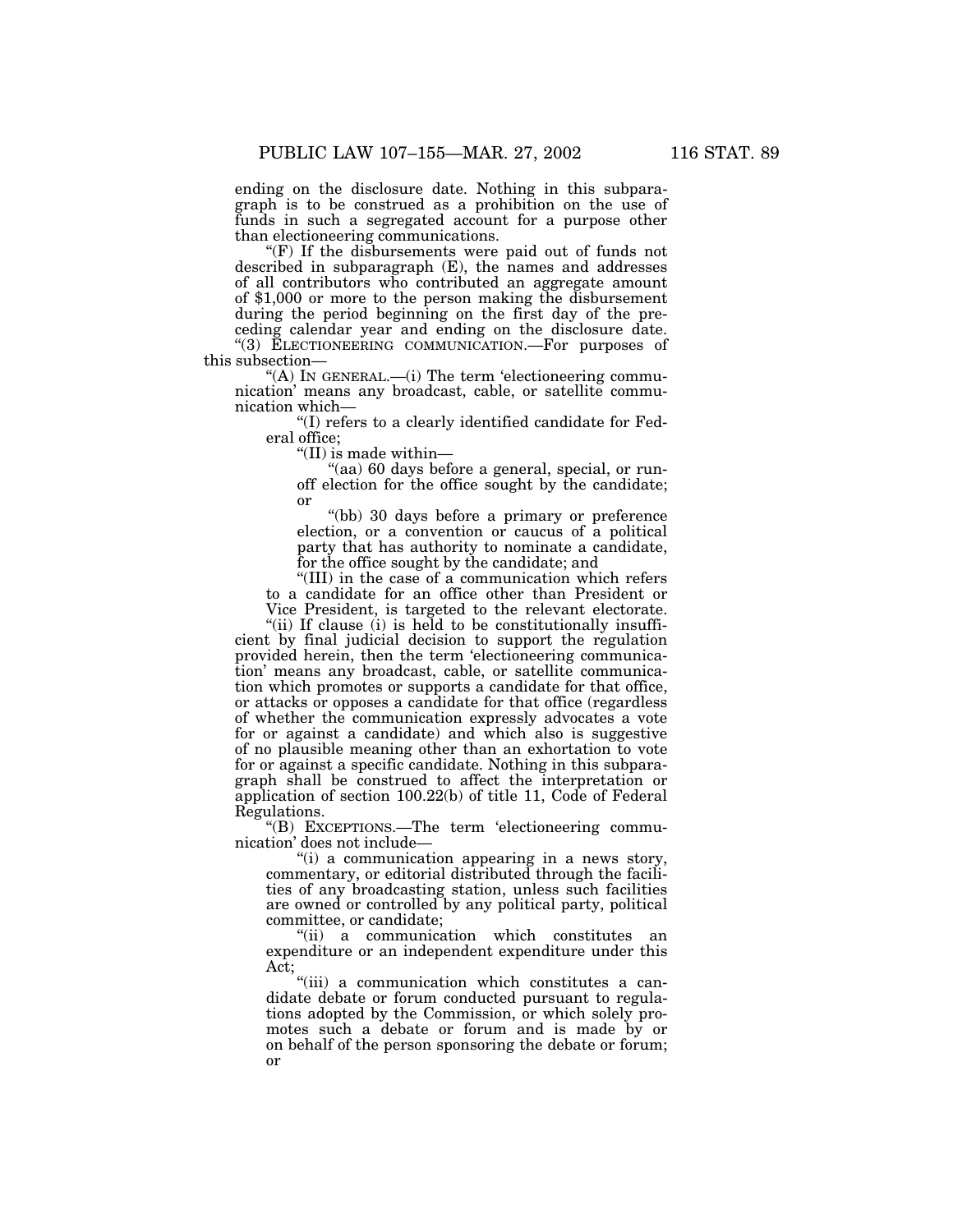''(iv) any other communication exempted under such regulations as the Commission may promulgate (consistent with the requirements of this paragraph) to ensure the appropriate implementation of this paragraph, except that under any such regulation a communication may not be exempted if it meets the requirements of this paragraph and is described in section 301(20)(A)(iii).

''(C) TARGETING TO RELEVANT ELECTORATE.—For purposes of this paragraph, a communication which refers to a clearly identified candidate for Federal office is 'targeted to the relevant electorate' if the communication can be received by 50,000 or more persons—

''(i) in the district the candidate seeks to represent, in the case of a candidate for Representative in, or Delegate or Resident Commissioner to, the Congress; or

''(ii) in the State the candidate seeks to represent, in the case of a candidate for Senator.

"(4) DISCLOSURE DATE.—For purposes of this subsection, the term 'disclosure date' means—

" $(A)$  the first date during any calendar year by which a person has made disbursements for the direct costs of producing or airing electioneering communications aggregating in excess of \$10,000; and

 $\sqrt{\text{B}}$ ) any other date during such calendar year by which a person has made disbursements for the direct costs of producing or airing electioneering communications aggregating in excess of \$10,000 since the most recent disclosure date for such calendar year.

''(5) CONTRACTS TO DISBURSE.—For purposes of this subsection, a person shall be treated as having made a disbursement if the person has executed a contract to make the disbursement.

''(6) COORDINATION WITH OTHER REQUIREMENTS.—Any requirement to report under this subsection shall be in addition to any other reporting requirement under this Act.

''(7) COORDINATION WITH INTERNAL REVENUE CODE.— Nothing in this subsection may be construed to establish, modify, or otherwise affect the definition of political activities or electioneering activities (including the definition of participating in, intervening in, or influencing or attempting to influence a political campaign on behalf of or in opposition to any candidate for public office) for purposes of the Internal Revenue Code of 1986."

2 USC 434 note.

(b) RESPONSIBILITIES OF FEDERAL COMMUNICATIONS COMMIS-SION.—The Federal Communications Commission shall compile and maintain any information the Federal Election Commission may require to carry out section 304(f) of the Federal Election Campaign Act of 1971 (as added by subsection (a)), and shall make such information available to the public on the Federal Communication Commission's website.

#### **SEC. 202. COORDINATED COMMUNICATIONS AS CONTRIBUTIONS.**

Section 315(a)(7) of the Federal Election Campaign Act of 1971  $(2 U.S.C. 441a(a)(7))$  is amended—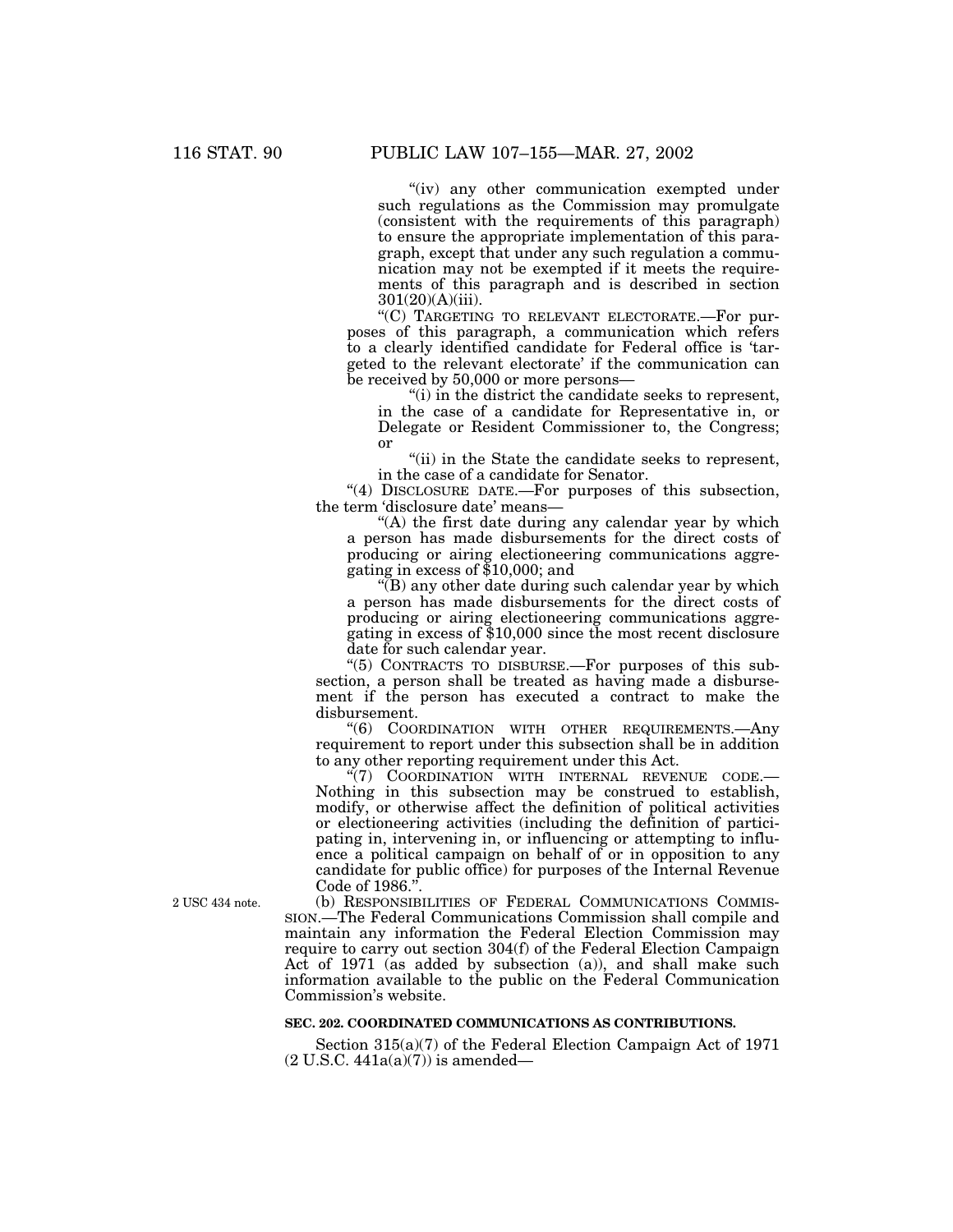(1) by redesignating subparagraph (C) as subparagraph (D); and

(2) by inserting after subparagraph (B) the following: " $(C)$  if—

''(i) any person makes, or contracts to make, any disbursement for any electioneering communication (within the meaning of section  $304(f)(3)$ ; and

"(ii) such disbursement is coordinated with a candidate or an authorized committee of such candidate, a Federal, State, or local political party or committee thereof, or an agent or official of any such candidate, party, or committee; such disbursement or contracting shall be treated as a contribu-

tion to the candidate supported by the electioneering communication or that candidate's party and as an expenditure by that candidate or that candidate's party; and''.

#### **SEC. 203. PROHIBITION OF CORPORATE AND LABOR DISBURSEMENTS FOR ELECTIONEERING COMMUNICATIONS.**

(a) IN GENERAL.—Section 316(b)(2) of the Federal Election Campaign Act of 1971 (2 U.S.C. 441b(b)(2)) is amended by inserting "or for any applicable electioneering communication" before ", but shall not include''.

(b) APPLICABLE ELECTIONEERING COMMUNICATION.—Section 316 of such Act is amended by adding at the end the following: "(c) RULES RELATING TO ELECTIONEERING COMMUNICATIONS.-

''(1) APPLICABLE ELECTIONEERING COMMUNICATION.—For purposes of this section, the term 'applicable electioneering communication' means an electioneering communication (within the meaning of section  $304(f)(3)$ ) which is made by any entity described in subsection (a) of this section or by any other person using funds donated by an entity described in subsection (a) of this section.

" $(2)$  EXCEPTION.—Notwithstanding paragraph  $(1)$ , the term 'applicable electioneering communication' does not include a communication by a section  $501(c)(4)$  organization or a political organization (as defined in section  $527(e)(1)$  of the Internal Revenue Code of 1986) made under section  $304(f)(2)(E)$  or  $(F)$ of this Act if the communication is paid for exclusively by funds provided directly by individuals who are United States citizens or nationals or lawfully admitted for permanent residence (as defined in section 101(a)(20) of the Immigration and Nationality Act  $(8 \text{ U.S.C. } 1101(a)(20))$ . For purposes of the preceding sentence, the term 'provided directly by individuals' does not include funds the source of which is an entity described in subsection (a) of this section.

''(3) SPECIAL OPERATING RULES.—

''(A) DEFINITION UNDER PARAGRAPH (1).—An electioneering communication shall be treated as made by an entity described in subsection (a) if an entity described in subsection (a) directly or indirectly disburses any amount for any of the costs of the communication.

"(B) EXCEPTION UNDER PARAGRAPH (2).—A section  $501(c)(4)$  organization that derives amounts from business activities or receives funds from any entity described in subsection (a) shall be considered to have paid for any communication out of such amounts unless such organization paid for the communication out of a segregated account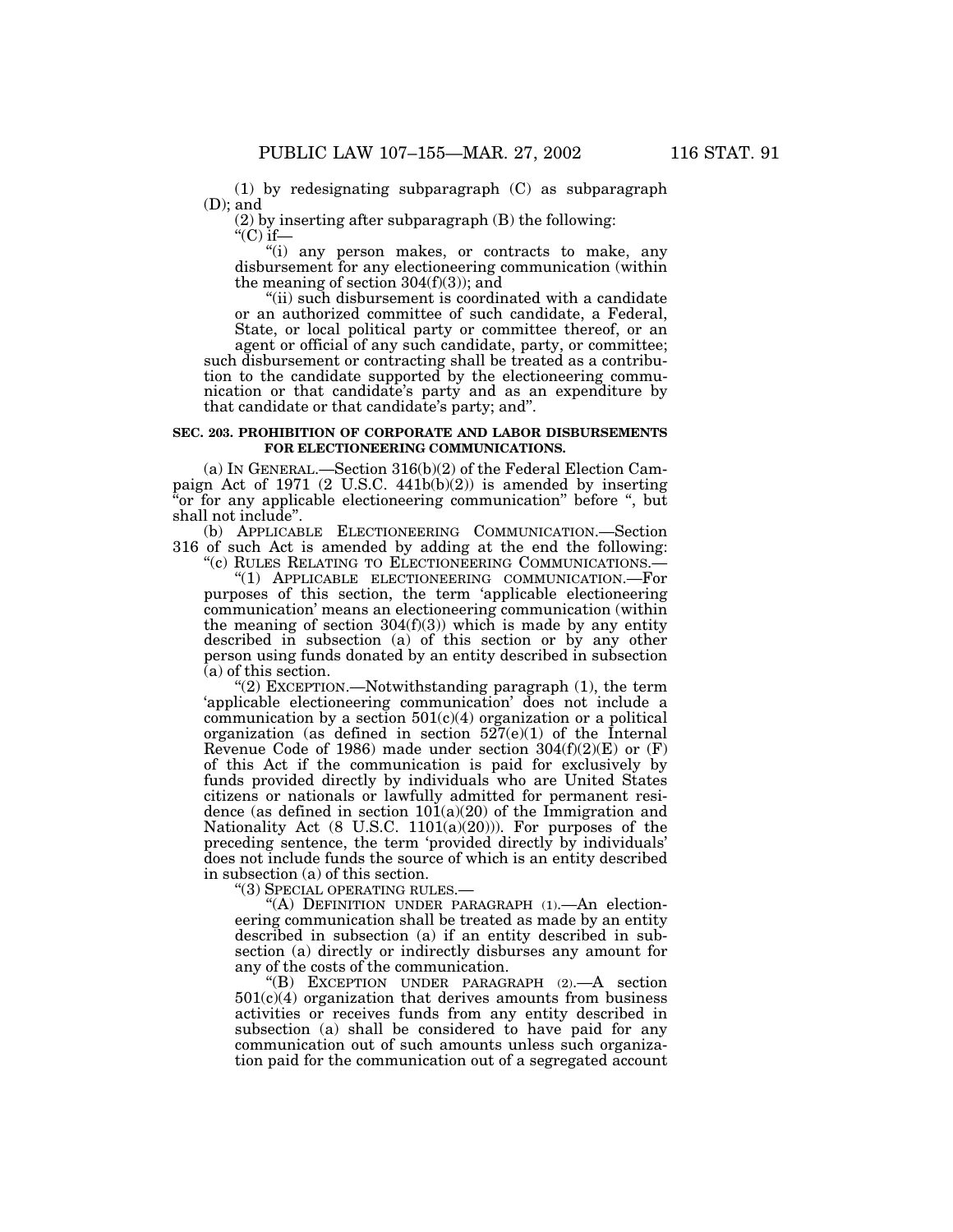to which only individuals can contribute, as described in section  $304(f)(2)(E)$ .

"(4) DEFINITIONS AND RULES.—For purposes of this subsection—<br>"(A) the term 'section  $501(c)(4)$  organization' means—

"(i) an organization described in section  $501(c)(4)$ 

of the Internal Revenue Code of 1986 and exempt from taxation under section  $501(a)$  of such Code; or from taxation under section 501(a) of such Code; or ''(ii) an organization which has submitted an

application to the Internal Revenue Service for determination of its status as an organization described in clause (i); and

''(B) a person shall be treated as having made a disbursement if the person has executed a contract to make the disbursement.<br>"(5) COORDINATION WITH INTERNAL REVENUE CODE.—

Nothing in this subsection shall be construed to authorize an organization exempt from taxation under section 501(a) of the Internal Revenue Code of 1986 to carry out any activity which is prohibited under such Code.''.

#### **SEC. 204. RULES RELATING TO CERTAIN TARGETED ELECTIONEERING COMMUNICATIONS.**

Section 316(c) of the Federal Election Campaign Act of 1971 (2 U.S.C. 441b), as added by section 203, is amended by adding at the end the following:

''(6) SPECIAL RULES FOR TARGETED COMMUNICATIONS.—

"(A) EXCEPTION DOES NOT APPLY.—Paragraph (2) shall not apply in the case of a targeted communication that is made by an organization described in such paragraph.

''(B) TARGETED COMMUNICATION.—For purposes of subparagraph (A), the term 'targeted communication' means an electioneering communication (as defined in section  $304(f)(3)$  that is distributed from a television or radio broadcast station or provider of cable or satellite television service and, in the case of a communication which refers to a candidate for an office other than President or Vice President, is targeted to the relevant electorate.

''(C) DEFINITION.—For purposes of this paragraph, a communication is 'targeted to the relevant electorate' if it meets the requirements described in section 304(f)(3)(C).''.

# **Subtitle B—Independent and Coordinated Expenditures**

## **SEC. 211. DEFINITION OF INDEPENDENT EXPENDITURE.**

Section 301 of the Federal Election Campaign Act (2 U.S.C. 431) is amended by striking paragraph (17) and inserting the fol-

 $l$ (17) INDEPENDENT EXPENDITURE.—The term 'independent expenditure' means an expenditure by a person—

''(A) expressly advocating the election or defeat of a clearly identified candidate; and

''(B) that is not made in concert or cooperation with or at the request or suggestion of such candidate, the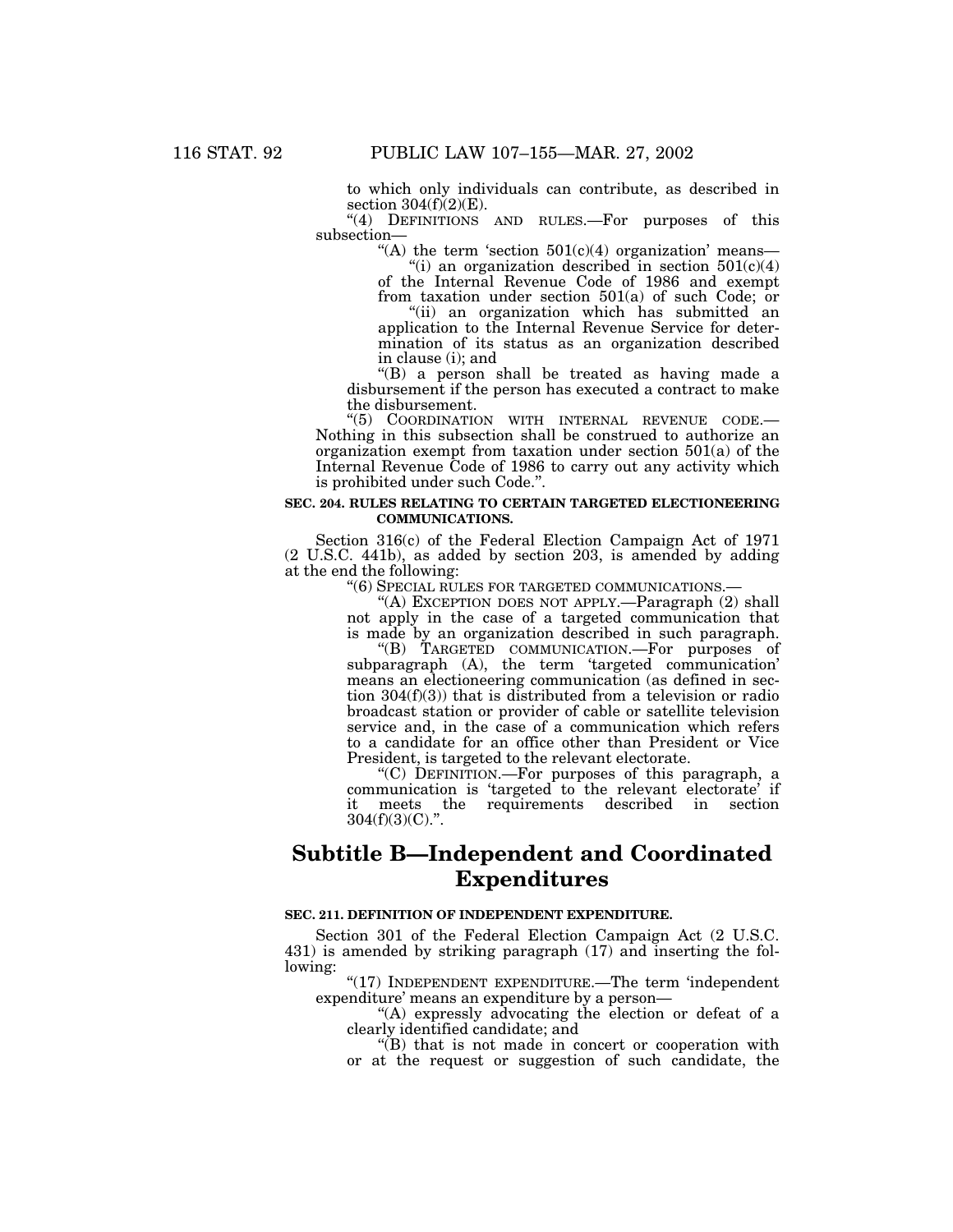candidate's authorized political committee, or their agents, or a political party committee or its agents.''.

## **SEC. 212. REPORTING REQUIREMENTS FOR CERTAIN INDEPENDENT EXPENDITURES.**

(a) IN GENERAL.—Section 304 of the Federal Election Campaign Act of 1971 (2 U.S.C. 434) (as amended by section 201) is amended—

 $(1)$  in subsection  $(c)(2)$ , by striking the undesignated matter after subparagraph (C); and

(2) by adding at the end the following:

''(g) TIME FOR REPORTING CERTAIN EXPENDITURES.—

''(1) EXPENDITURES AGGREGATING \$1,000.—

"(A) INITIAL REPORT.—A person (including a political committee) that makes or contracts to make independent expenditures aggregating \$1,000 or more after the 20th day, but more than 24 hours, before the date of an election shall file a report describing the expenditures within 24 hours.

''(B) ADDITIONAL REPORTS.—After a person files a report under subparagraph (A), the person shall file an additional report within 24 hours after each time the person makes or contracts to make independent expenditures aggregating an additional \$1,000 with respect to the same election as that to which the initial report relates.

''(2) EXPENDITURES AGGREGATING \$10,000.—

''(A) INITIAL REPORT.—A person (including a political committee) that makes or contracts to make independent expenditures aggregating \$10,000 or more at any time up to and including the 20th day before the date of an election shall file a report describing the expenditures within 48 hours.

''(B) ADDITIONAL REPORTS.—After a person files a report under subparagraph (A), the person shall file an additional report within 48 hours after each time the person makes or contracts to make independent expenditures aggregating an additional \$10,000 with respect to the same election as that to which the initial report relates.

"(3) PLACE OF FILING; CONTENTS.—A report under this subsection—

''(A) shall be filed with the Commission; and

''(B) shall contain the information required by subsection  $(b)(6)(B)(iii)$ , including the name of each candidate whom an expenditure is intended to support or oppose.". (b) TIME OF FILING OF CERTAIN STATEMENTS.—

(1) IN GENERAL.—Section 304(g) of such Act, as added by subsection (a), is amended by adding at the end the following:

"(4) TIME OF FILING FOR EXPENDITURES AGGREGATING \$1,000.—Notwithstanding subsection (a)(5), the time at which the statement under paragraph (1) is received by the Commission or any other recipient to whom the notification is required to be sent shall be considered the time of filing of the statement with the recipient.''.

(2) CONFORMING AMENDMENTS.  $-(A)$  Section 304(a)(5) of such Act (2 U.S.C. 434(a)(5)) is amended by striking "the second sentence of subsection  $(c)(2)$ " and inserting "subsection  $(g)(1)$ ".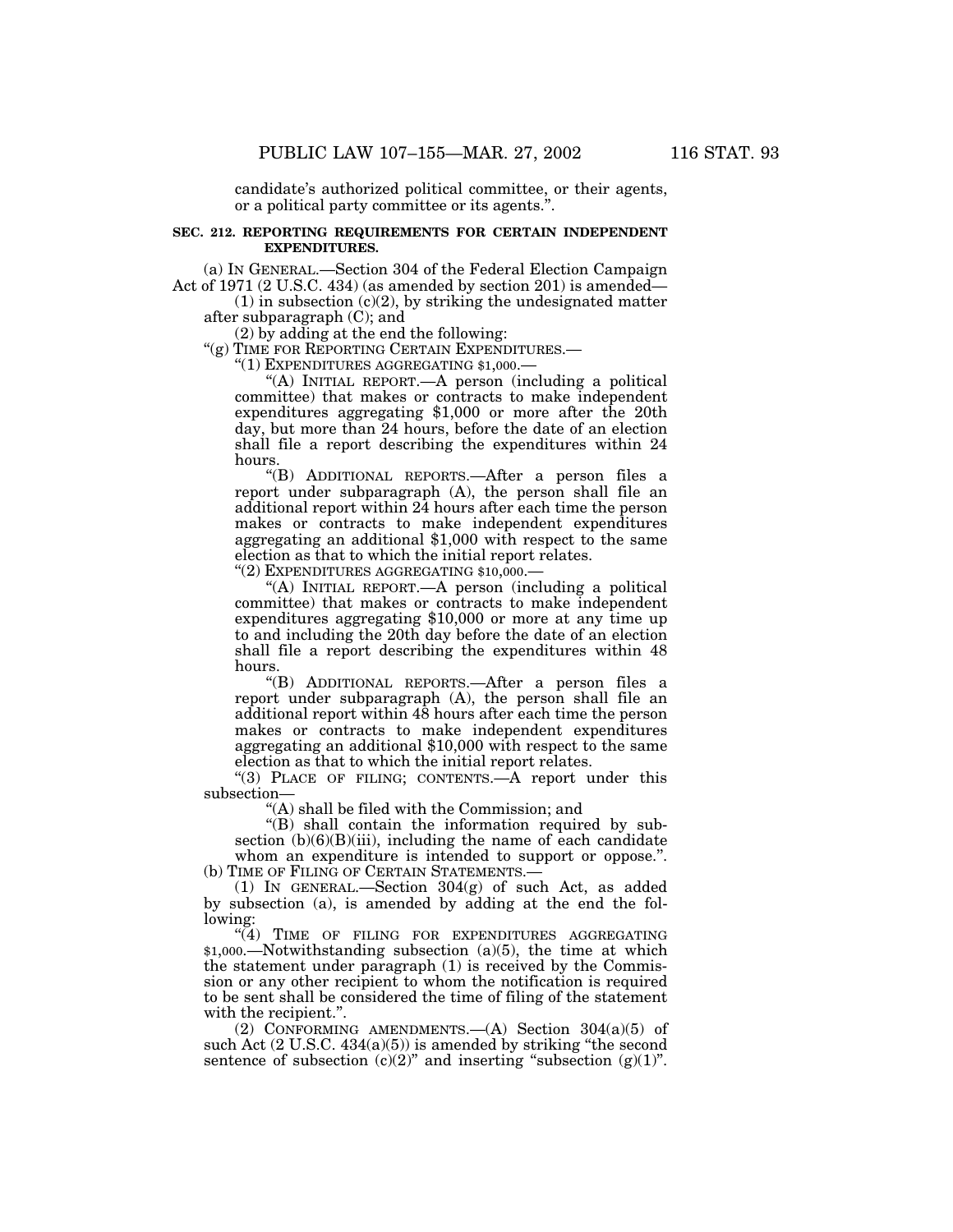(B) Section  $304(d)(1)$  of such Act  $(2 \text{ U.S.C. } 434(d)(1))$  is amended by inserting "or  $(g)$ " after "subsection  $(c)$ ".

## **SEC. 213. INDEPENDENT VERSUS COORDINATED EXPENDITURES BY PARTY.**

Section 315(d) of the Federal Election Campaign Act of 1971 (2 U.S.C. 441a(d)) is amended—

(1) in paragraph (1), by striking "and (3)" and inserting ", (3), and (4)"; and

(2) by adding at the end the following:

''(4) INDEPENDENT VERSUS COORDINATED EXPENDITURES BY PARTY.—

"(A) IN GENERAL.—On or after the date on which a political party nominates a candidate, no committee of the political party may make—<br>"(i) any coordinated expenditure under this sub-

section with respect to the candidate during the election cycle at any time after it makes any independent expenditure (as defined in section  $301(17)$ ) with respect to the candidate during the election cycle; or

"(ii) any independent expenditure (as defined in section  $301(17)$  with respect to the candidate during the election cycle at any time after it makes any coordinated expenditure under this subsection with respect to the candidate during the election cycle.

''(B) APPLICATION.—For purposes of this paragraph, all political committees established and maintained by a national political party (including all congressional campaign committees) and all political committees established and maintained by a State political party (including any subordinate committee of a State committee) shall be considered to be a single political committee. ''(C) TRANSFERS.—A committee of a political party that

makes coordinated expenditures under this subsection with respect to a candidate shall not, during an election cycle, transfer any funds to, assign authority to make coordinated expenditures under this subsection to, or receive a transfer of funds from, a committee of the political party that has made or intends to make an independent expenditure with respect to the candidate.''.

#### **SEC. 214. COORDINATION WITH CANDIDATES OR POLITICAL PARTIES.**

(a) IN GENERAL.—Section  $315(a)(7)(B)$  of the Federal Election Campaign Act of 1971 (2 U.S.C. 441a(a)(7)(B)) is amended—<br>(1) by redesignating clause (ii) as clause (iii); and

(2) by inserting after clause (i) the following new clause: "(ii) expenditures made by any person (other than a candidate or candidate's authorized committee) in cooperation, consultation, or concert with, or at the request or suggestion of, a national, State, or local committee of a political party, shall be considered to be contributions made to such party committee; and''.

(b) REPEAL OF CURRENT REGULATIONS.—The regulations on coordinated communications paid for by persons other than candidates, authorized committees of candidates, and party committees adopted by the Federal Election Commission and published in the Federal Register at page 76138 of volume 65, Federal Register, on December 6, 2000, are repealed as of the date by which the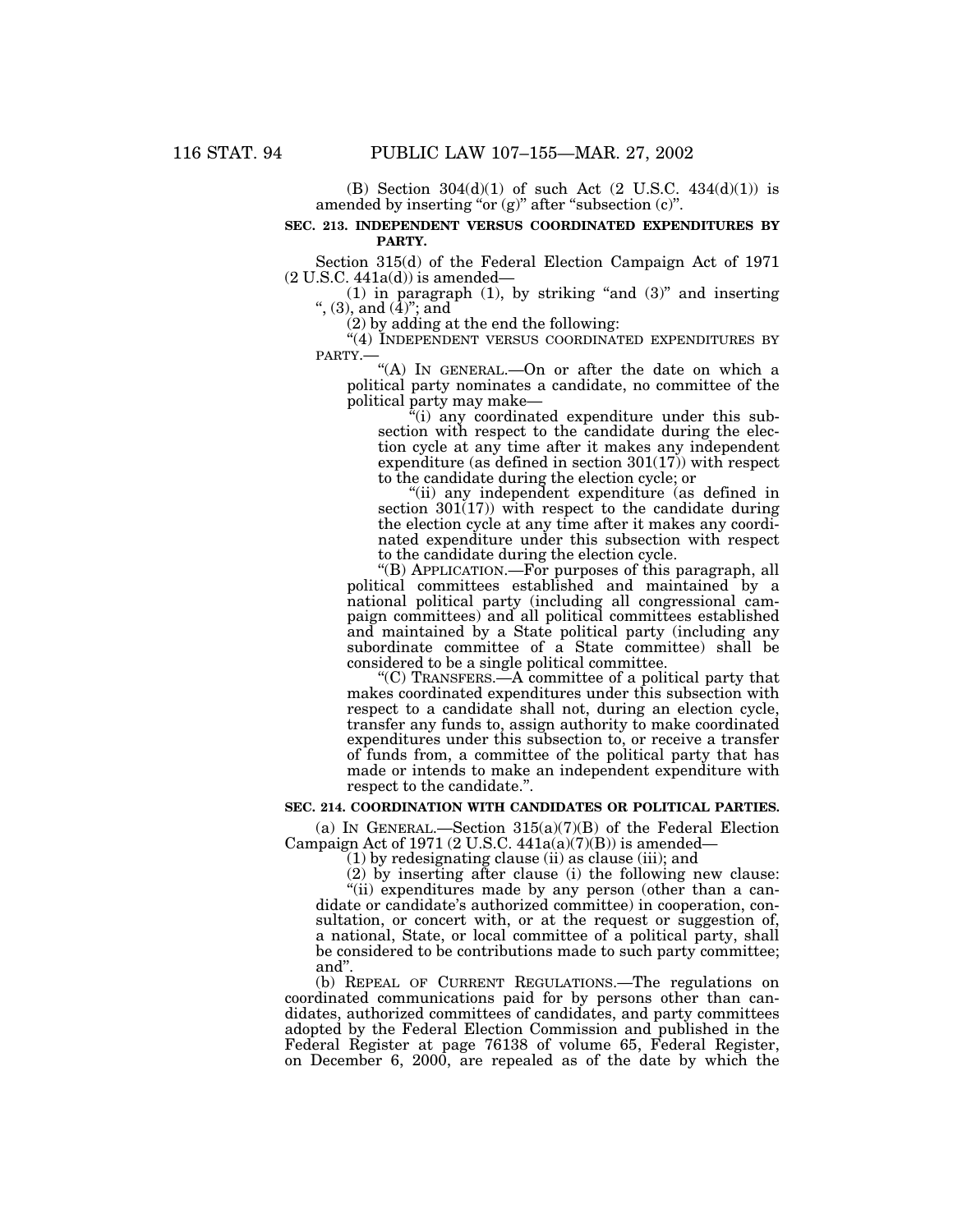Commission is required to promulgate new regulations under subsection (c) (as described in section  $402(c)(1)$ ).

(c) REGULATIONS BY THE FEDERAL ELECTION COMMISSION.— The Federal Election Commission shall promulgate new regulations on coordinated communications paid for by persons other than candidates, authorized committees of candidates, and party committees. The regulations shall not require agreement or formal collaboration to establish coordination. In addition to any subject determined by the Commission, the regulations shall address—<br>(1) payments for the republication of campaign materials;

(2) payments for the use of a common vendor;

(3) payments for communications directed or made by persons who previously served as an employee of a candidate or a political party; and

 $(4)$  payments for communications made by a person after substantial discussion about the communication with a candidate or a political party.

(d) MEANING OF CONTRIBUTION OR EXPENDITURE FOR THE PUR-POSES OF SECTION 316.—Section 316(b)(2) of the Federal Election Campaign Act of 1971  $(2 \text{ U.S.C. } 441b(b)(2))$  is amended by striking ''shall include'' and inserting ''includes a contribution or expenditure, as those terms are defined in section 301, and also includes''.

# **TITLE III—MISCELLANEOUS**

## **SEC. 301. USE OF CONTRIBUTED AMOUNTS FOR CERTAIN PURPOSES.**

Title III of the Federal Election Campaign Act of 1971 (2 U.S.C. 431 et seq.) is amended by striking section 313 and inserting the following:

#### **''SEC. 313. USE OF CONTRIBUTED AMOUNTS FOR CERTAIN PURPOSES.** 2 USC 439a.

''(a) PERMITTED USES.—A contribution accepted by a candidate, and any other donation received by an individual as support for activities of the individual as a holder of Federal office, may be used by the candidate or individual—

''(1) for otherwise authorized expenditures in connection with the campaign for Federal office of the candidate or individual;

"(2) for ordinary and necessary expenses incurred in connection with duties of the individual as a holder of Federal office;

''(3) for contributions to an organization described in section 170(c) of the Internal Revenue Code of 1986; or

 $(4)$  for transfers, without limitation, to a national, State, or local committee of a political party.

''(b) PROHIBITED USE.—

''(1) IN GENERAL.—A contribution or donation described in subsection (a) shall not be converted by any person to personal use.

"(2) CONVERSION.—For the purposes of paragraph (1), a contribution or donation shall be considered to be converted to personal use if the contribution or amount is used to fulfill any commitment, obligation, or expense of a person that would exist irrespective of the candidate's election campaign or individual's duties as a holder of Federal office, including—

''(A) a home mortgage, rent, or utility payment;

''(B) a clothing purchase;

2 USC 441a note.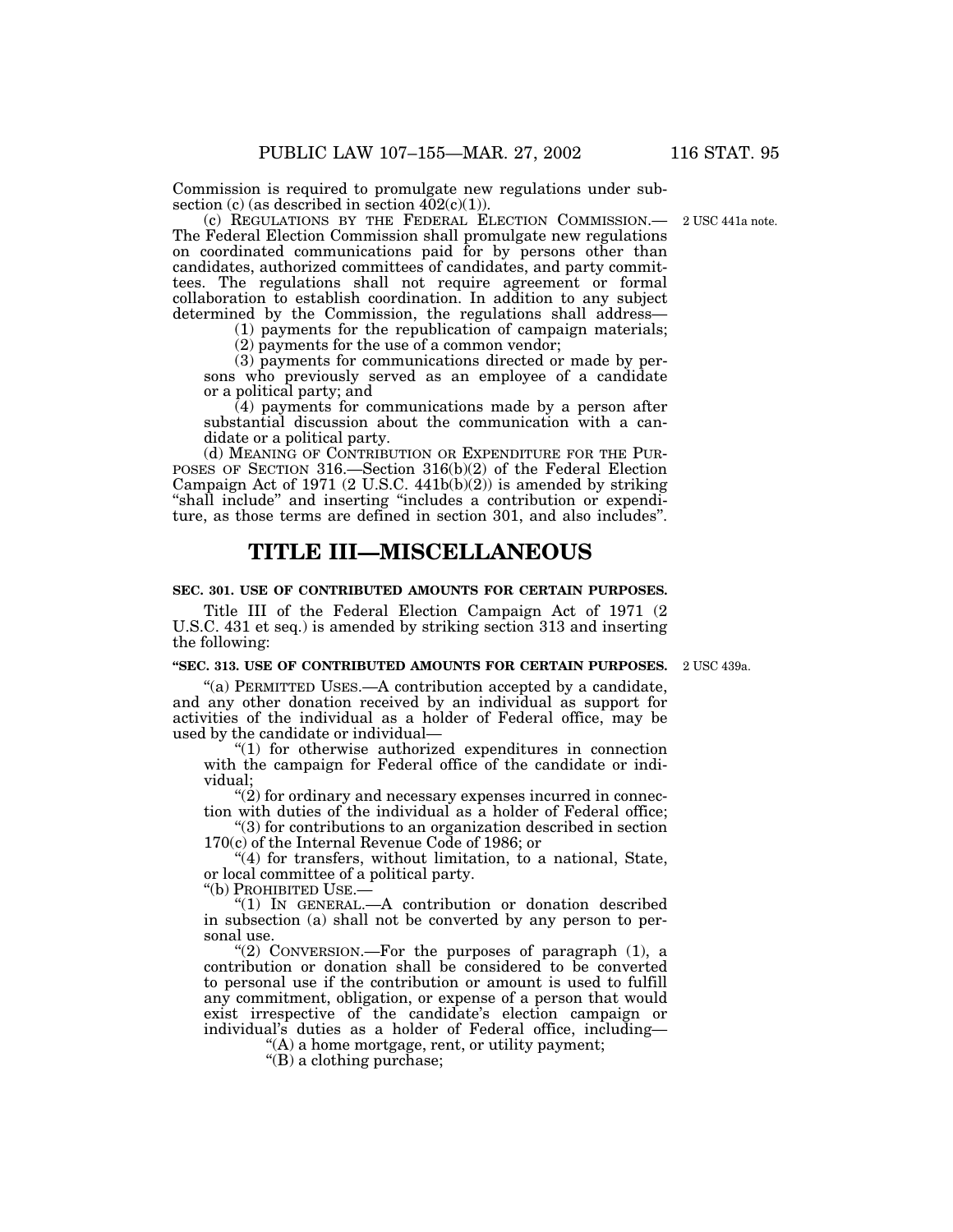''(C) a noncampaign-related automobile expense;

''(D) a country club membership;

"(E) a vacation or other noncampaign-related trip;

''(F) a household food item;

''(G) a tuition payment;

''(H) admission to a sporting event, concert, theater, or other form of entertainment not associated with an election campaign; and

''(I) dues, fees, and other payments to a health club or recreational facility.''.

## **SEC. 302. PROHIBITION OF FUNDRAISING ON FEDERAL PROPERTY.**

Section 607 of title 18, United States Code, is amended— (1) by striking subsection (a) and inserting the following: ''(a) PROHIBITION.—

"(1) IN GENERAL.—It shall be unlawful for any person to solicit or receive a donation of money or other thing of value in connection with a Federal, State, or local election from a person who is located in a room or building occupied in the discharge of official duties by an officer or employee of the United States. It shall be unlawful for an individual who is an officer or employee of the Federal Government, including the President, Vice President, and Members of Congress, to solicit or receive a donation of money or other thing of value in connection with a Federal, State, or local election, while in any room or building occupied in the discharge of official duties by an officer or employee of the United States, from any person.

 $(2)$  PENALTY.—A person who violates this section shall be fined not more than \$5,000, imprisoned not more than 3 years, or both.''; and

(2) in subsection (b), by inserting ''or Executive Office of the President" after "Congress".

#### **SEC. 303. STRENGTHENING FOREIGN MONEY BAN.**

Section 319 of the Federal Election Campaign Act of 1971 (2 U.S.C. 441e) is amended—

(1) by striking the heading and inserting the following: ''CONTRIBUTIONS AND DONATIONS BY FOREIGN NATIONALS''; and

(2) by striking subsection (a) and inserting the following: ''(a) PROHIBITION.—It shall be unlawful for—

" $(1)$  a foreign national, directly or indirectly, to make—

''(A) a contribution or donation of money or other thing of value, or to make an express or implied promise to make a contribution or donation, in connection with a Federal, State, or local election;

''(B) a contribution or donation to a committee of a political party; or

 $(C)$  an expenditure, independent expenditure, or disbursement for an electioneering communication (within the meaning of section  $304(f)(3)$ ; or

" $(2)$  a person to solicit, accept, or receive a contribution or donation described in subparagraph (A) or (B) of paragraph (1) from a foreign national.''.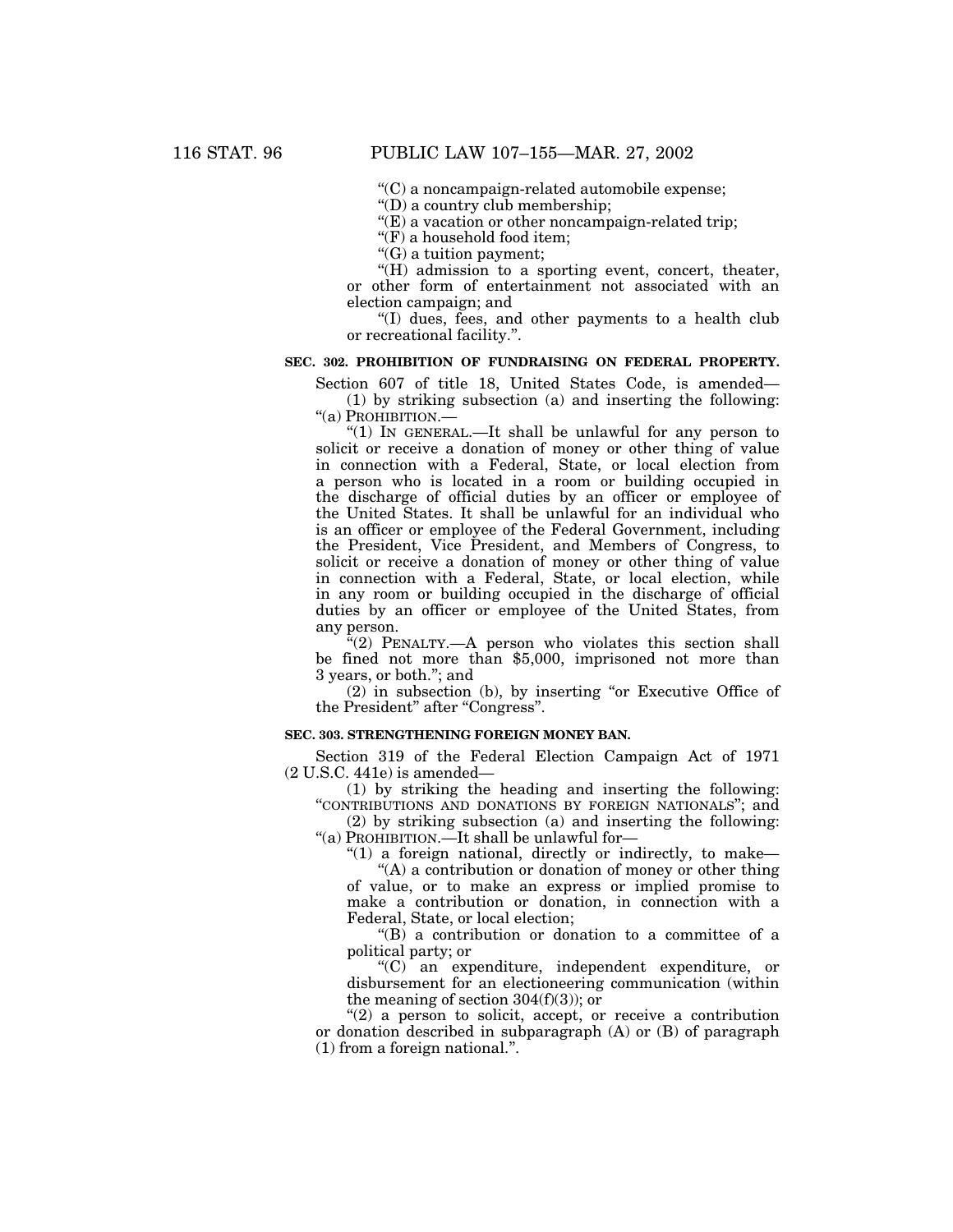### **SEC. 304. MODIFICATION OF INDIVIDUAL CONTRIBUTION LIMITS IN RESPONSE TO EXPENDITURES FROM PERSONAL FUNDS.**

(a) INCREASED LIMITS FOR INDIVIDUALS.—Section 315 of the Federal Election Campaign Act of 1971 (2 U.S.C. 441a) is amended—

(1) in subsection (a)(1), by striking ''No person'' and inserting "Except as provided in subsection (i), no person"; and

(2) by adding at the end the following:

"(i) INCREASED LIMIT TO ALLOW RESPONSE TO EXPENDITURES FROM PERSONAL FUNDS.—

 $"(1)$  INCREASE. $-$ 

''(A) IN GENERAL.—Subject to paragraph (2), if the opposition personal funds amount with respect to a candidate for election to the office of Senator exceeds the threshold amount, the limit under subsection  $(a)(1)(A)$  (in this subsection referred to as the 'applicable limit') with respect to that candidate shall be the increased limit.

''(B) THRESHOLD AMOUNT.—

''(i) STATE-BY-STATE COMPETITIVE AND FAIR CAM-PAIGN FORMULA.—In this subsection, the threshold amount with respect to an election cycle of a candidate described in subparagraph (A) is an amount equal to the sum of—

''(I) \$150,000; and

"(II)  $$0.04$  multiplied by the voting age population.

''(ii) VOTING AGE POPULATION.—In this subparagraph, the term 'voting age population' means in the case of a candidate for the office of Senator, the voting age population of the State of the candidate (as certified under section 315(e)).

''(C) INCREASED LIMIT.—Except as provided in clause (ii), for purposes of subparagraph  $(A)$ , if the opposition personal funds amount is over—

''(i) 2 times the threshold amount, but not over 4 times that amount—

''(I) the increased limit shall be 3 times the applicable limit; and

"(II) the limit under subsection  $(a)(3)$  shall not apply with respect to any contribution made with respect to a candidate if such contribution is made under the increased limit of subparagraph (A) during a period in which the candidate may accept such a contribution;

"(ii) 4 times the threshold amount, but not over 10 times that amount—

''(I) the increased limit shall be 6 times the applicable limit; and

''(II) the limit under subsection (a)(3) shall not apply with respect to any contribution made with respect to a candidate if such contribution is made under the increased limit of subparagraph (A) during a period in which the candidate may accept such a contribution; and

''(iii) 10 times the threshold amount—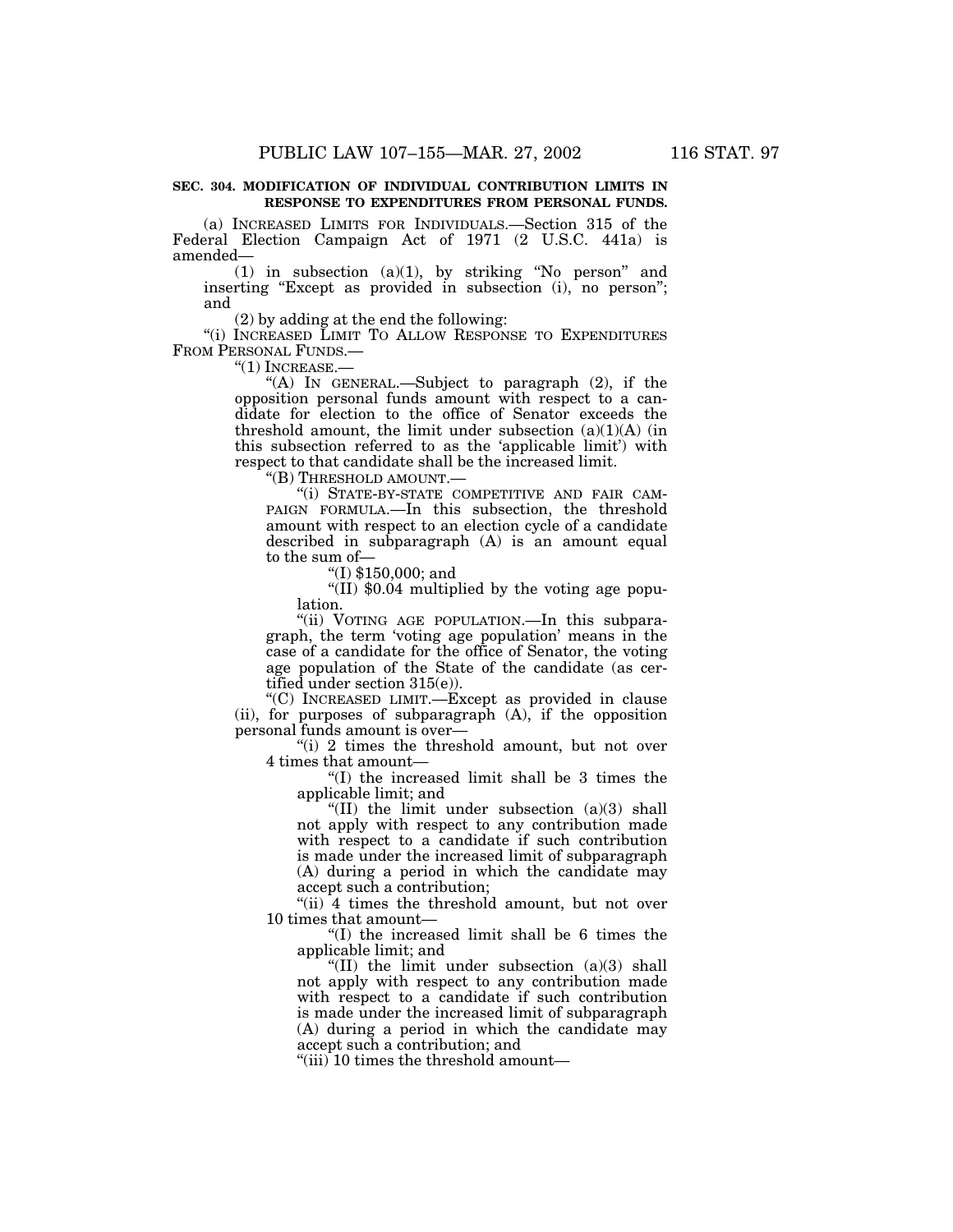$\degree$ (I) the increased limit shall be 6 times the applicable limit;

"(II) the limit under subsection  $(a)(3)$  shall not apply with respect to any contribution made with respect to a candidate if such contribution is made under the increased limit of subparagraph (A) during a period in which the candidate may accept such a contribution; and

''(III) the limits under subsection (d) with respect to any expenditure by a State or national committee of a political party shall not apply.

''(D) OPPOSITION PERSONAL FUNDS AMOUNT.—The opposition personal funds amount is an amount equal to the excess  $(if any)$  of-

" $(i)$  the greatest aggregate amount of expenditures from personal funds (as defined in section  $304(a)(6)(B)$ ) that an opposing candidate in the same election makes;

over<br>"(ii) the aggregate amount of expenditures from personal funds made by the candidate with respect to the election.<br>"(2) TIME TO ACCEPT CONTRIBUTIONS UNDER INCREASED

LIMIT.—

''(A) IN GENERAL.—Subject to subparagraph (B), a candidate and the candidate's authorized committee shall not accept any contribution, and a party committee shall not make any expenditure, under the increased limit under paragraph (1)—

''(i) until the candidate has received notification of the opposition personal funds amount under section  $304(a)(6)(B)$ ; and

"(ii) to the extent that such contribution, when added to the aggregate amount of contributions previously accepted and party expenditures previously made under the increased limits under this subsection for the election cycle, exceeds 110 percent of the opposition personal funds amount.

''(B) EFFECT OF WITHDRAWAL OF AN OPPOSING CAN-DIDATE.—A candidate and a candidate's authorized committee shall not accept any contribution and a party shall not make any expenditure under the increased limit after the date on which an opposing candidate ceases to be a candidate to the extent that the amount of such increased limit is attributable to such an opposing candidate.

"(3) DISPOSAL OF EXCESS CONTRIBUTIONS.-

''(A) IN GENERAL.—The aggregate amount of contributions accepted by a candidate or a candidate's authorized committee under the increased limit under paragraph (1) and not otherwise expended in connection with the election with respect to which such contributions relate shall, not later than 50 days after the date of such election, be used in the manner described in subparagraph (B).

''(B) RETURN TO CONTRIBUTORS.—A candidate or a candidate's authorized committee shall return the excess contribution to the person who made the contribution.

''(j) LIMITATION ON REPAYMENT OF PERSONAL LOANS.—Any candidate who incurs personal loans made after the effective date

Deadline.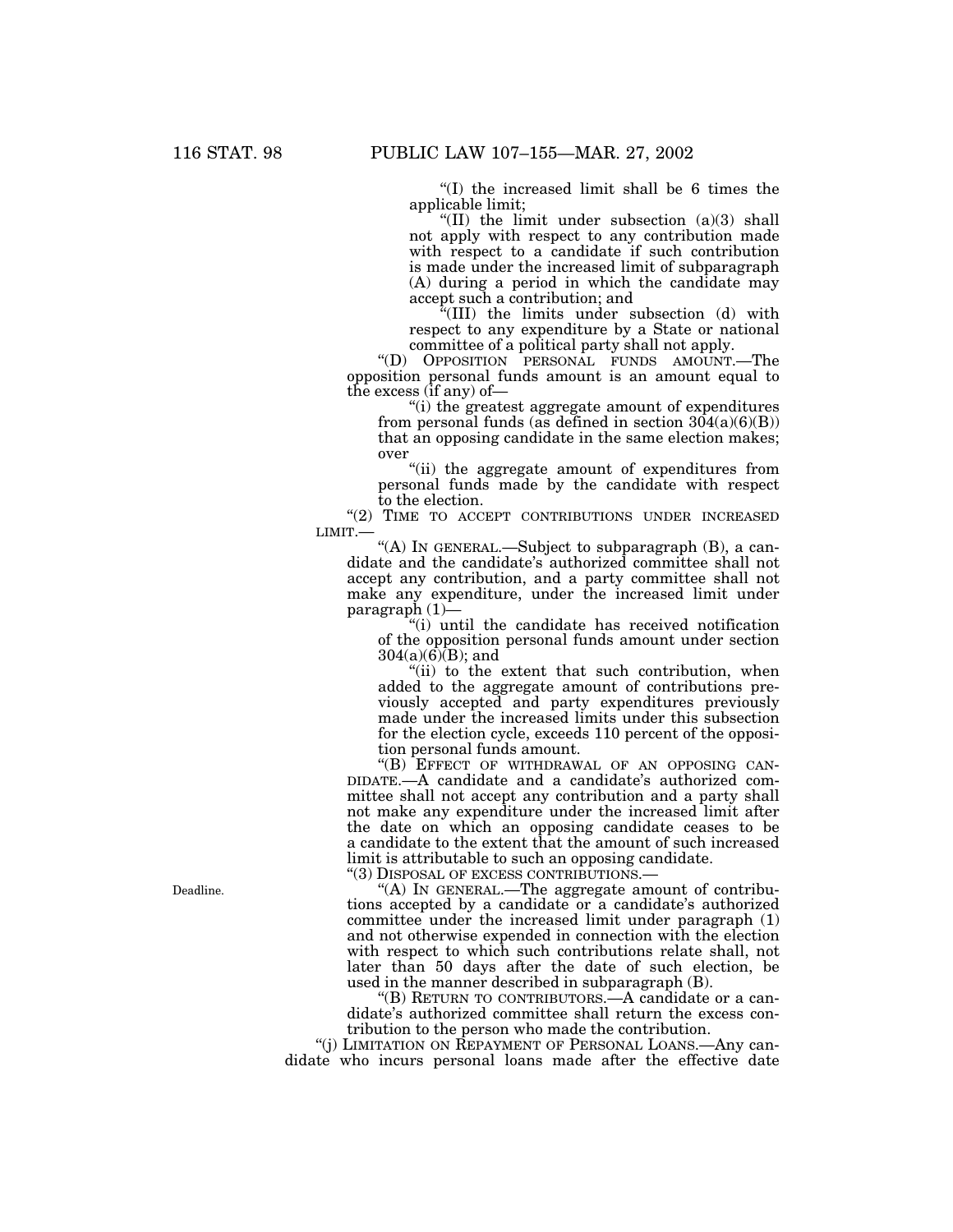of the Bipartisan Campaign Reform Act of 2002 in connection or indirectly), to the extent such loans exceed  $$250,000$ , such loans from any contributions made to such candidate or any authorized committee of such candidate after the date of such election.".<br>
(b) NOTIFICATION OF EXPENDITURES FROM PERSONAL FUNDS.—

Section  $304(a)(6)$  of the Federal Election Campaign Act of 1971 (2 U.S.C.  $434(a)(6)$ ) is amended—

(1) by redesignating subparagraph  $(B)$  as subparagraph  $(E)$ ; and<br>(2) by inserting after subparagraph (A) the following:

"(B) NOTIFICATION OF EXPENDITURE FROM PERSONAL FUNDS.—<br>"(i) DEFINITION OF EXPENDITURE FROM PERSONAL FUNDS.—<br>In this subparagraph, the term 'expenditure from personal

funds' means—<br>"(I) an expenditure made by a candidate using personal funds; and

 $\frac{f(H)}{I(H)}$  a contribution or loan made by a candidate using personal funds or a loan secured using such funds to the candidate's authorized committee. ''(ii) DECLARATION OF INTENT.—Not later than the date Deadline.

that is 15 days after the date on which an individual becomes a candidate for the office of Senator, the candidate shall file a declaration stating the total amount of expenditures from personal funds that the candidate intends to make, or to obligate to make, with respect to the election that will exceed the State-by-State competitive and fair campaign formula with—

''(I) the Commission; and

''(II) each candidate in the same election.

"(iii) INITIAL NOTIFICATION.—Not later than 24 hours after Deadline. a candidate described in clause (ii) makes or obligates to make an aggregate amount of expenditures from personal funds in excess of 2 times the threshold amount in connection with any election, the candidate shall file a notification with— ''(I) the Commission; and

''(II) each candidate in the same election.

"(iv) ADDITIONAL NOTIFICATION.—After a candidate files an initial notification under clause (iii), the candidate shall file an additional notification each time expenditures from personal funds are made or obligated to be made in an aggregate amount that exceed \$10,000 with—

''(I) the Commission; and

''(II) each candidate in the same election.

Such notification shall be filed not later than 24 hours after Deadline. the expenditure is made.

" $(v)$  CONTENTS.—A notification under clause (iii) or (iv) shall include—

''(I) the name of the candidate and the office sought by the candidate;

''(II) the date and amount of each expenditure; and "(III) the total amount of expenditures from personal funds that the candidate has made, or obligated to make, with respect to an election as of the date of the expenditure

that is the subject of the notification.<br>"(C) NOTIFICATION OF DISPOSAL OF EXCESS CONTRIBUTIONS.— In the next regularly scheduled report after the date of the election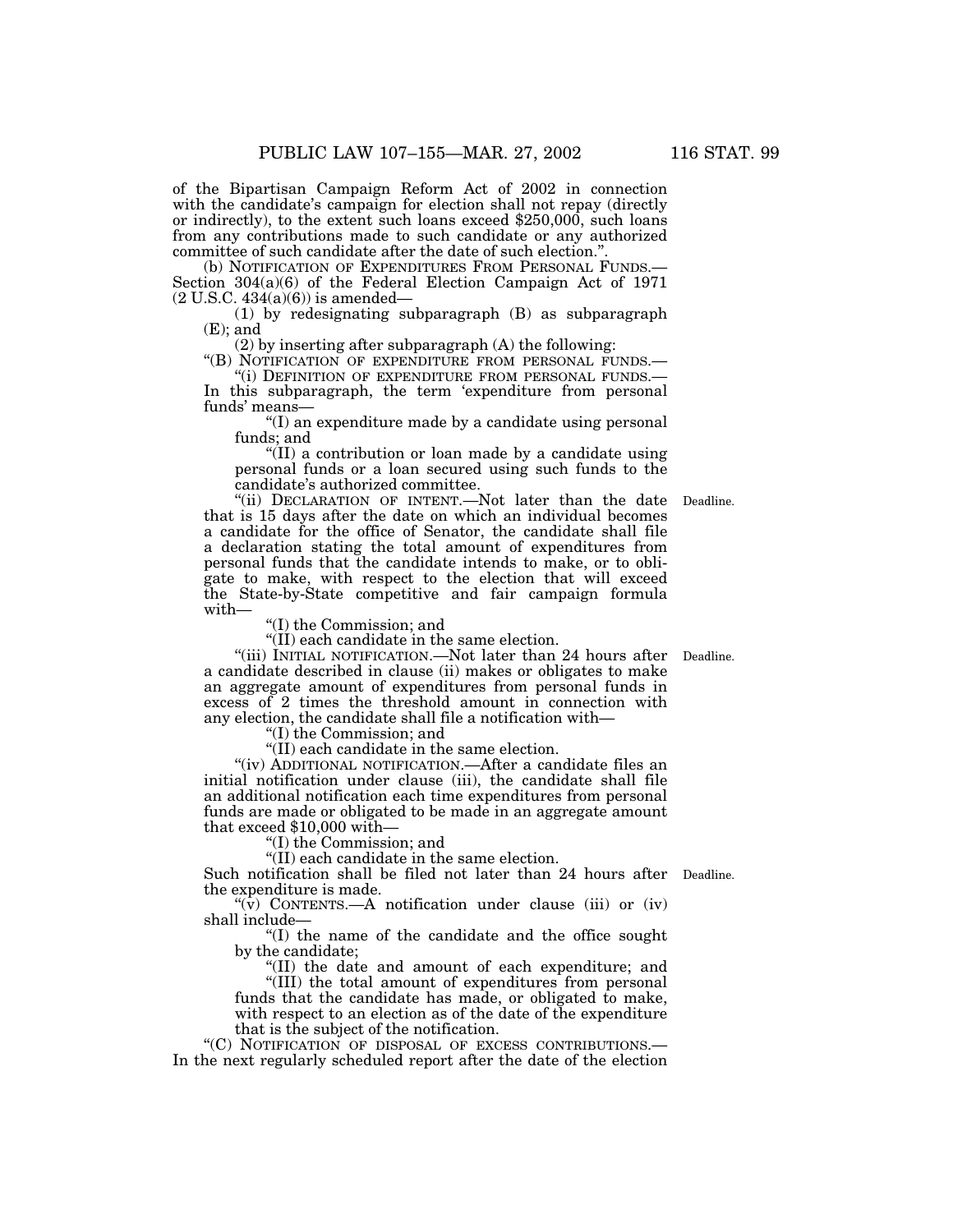for which a candidate seeks nomination for election to, or election to, Federal office, the candidate or the candidate's authorized committee shall submit to the Commission a report indicating the source and amount of any excess contributions (as determined under paragraph  $(1)$  of section  $315(i)$  and the manner in which the candidate or the candidate's authorized committee used such funds.

"(D) ENFORCEMENT.—For provisions providing for the enforcement of the reporting requirements under this paragraph, see section 309.''. (c) DEFINITIONS.—Section 301 of the Federal Election Campaign

Act of 1971 (2 U.S.C. 431), as amended by section 101(b), is further amended by adding at the end the following: "(25) ELECTION CYCLE.—For purposes of sections 315(i) and

315A and paragraph (26), the term 'election cycle' means the period beginning on the day after the date of the most recent election for the specific office or seat that a candidate is seeking and ending on the date of the next election for that office or seat. For purposes of the preceding sentence, a primary election and a general election shall be considered to be sepa-

"(26) PERSONAL FUNDS.—The term 'personal funds' means an amount that is derived from—

"(A) any asset that, under applicable State law, at the time the individual became a candidate, the candidate had legal right of access to or control over, and with respect to which the candidate had—

''(i) legal and rightful title; or

"(ii) an equitable interest;

''(B) income received during the current election cycle of the candidate, including—

''(i) a salary and other earned income from bona fide employment;

"(ii) dividends and proceeds from the sale of the candidate's stocks or other investments;

''(iii) bequests to the candidate;

"(iv) income from trusts established before the beginning of the election cycle;

''(v) income from trusts established by bequest after the beginning of the election cycle of which the candidate is the beneficiary;

"(vi) gifts of a personal nature that had been customarily received by the candidate prior to the beginning of the election cycle; and

''(vii) proceeds from lotteries and similar legal games of chance; and

 $C^{\infty}$  (C) a portion of assets that are jointly owned by the candidate and the candidate's spouse equal to the candidate's share of the asset under the instrument of conveyance or ownership, but if no specific share is indicated by an instrument of conveyance or ownership, the value of  $\frac{1}{2}$  of the property.".

## **SEC. 305. LIMITATION ON AVAILABILITY OF LOWEST UNIT CHARGE FOR FEDERAL CANDIDATES ATTACKING OPPOSITION.**

(a) IN GENERAL.—Section 315(b) of the Communications Act of 1934 (47 U.S.C. 315(b)) is amended—

(1) by striking ''(b) The charges'' and inserting the following: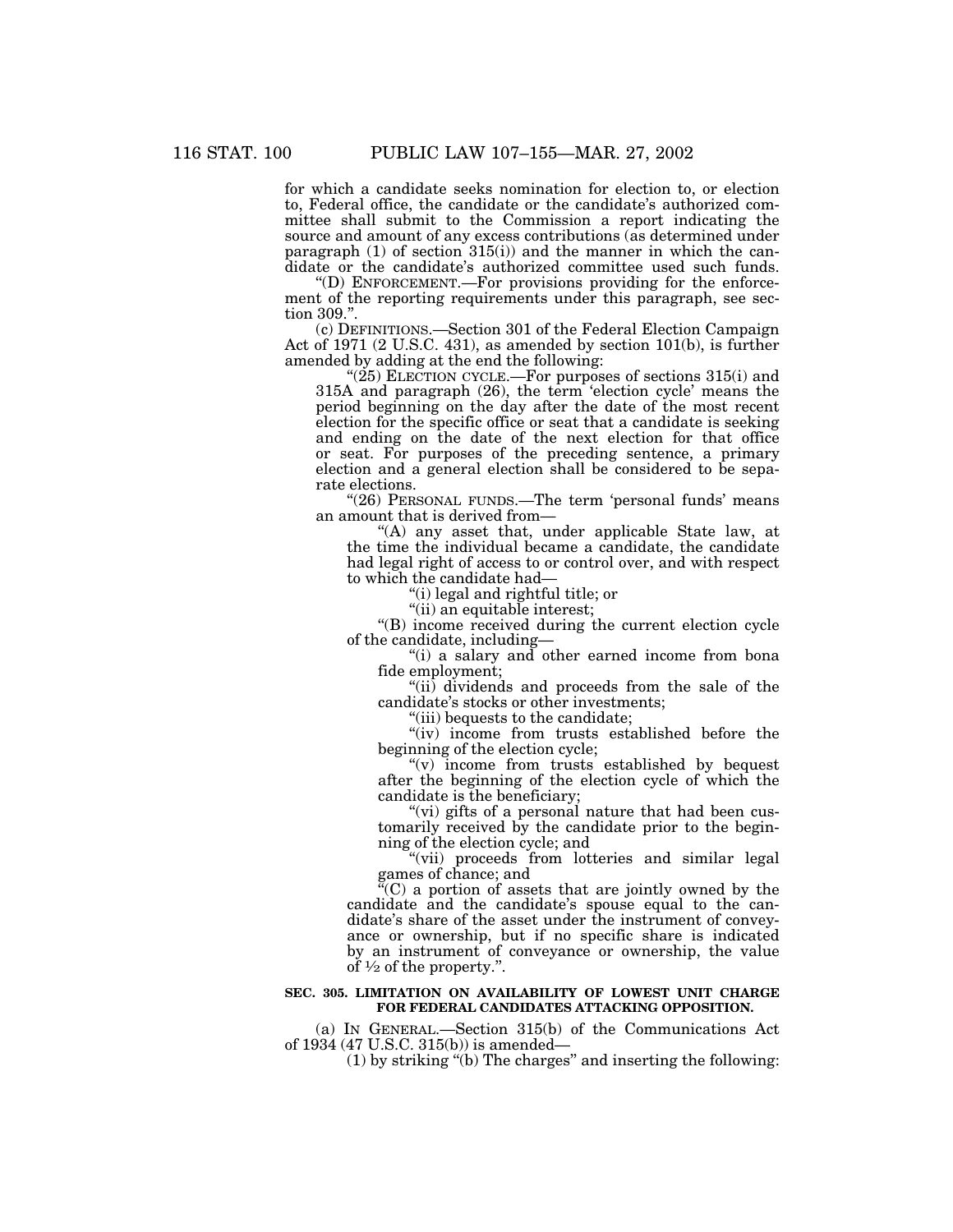''(b) CHARGES.—

''(1) IN GENERAL.—The charges'';

(2) by redesignating paragraphs (1) and (2) as subparagraphs  $(A)$  and  $(B)$ , respectively; and

(3) by adding at the end the following:

''(2) CONTENT OF BROADCASTS.—

''(A) IN GENERAL.—In the case of a candidate for Federal office, such candidate shall not be entitled to receive the rate under paragraph  $(1)(A)$  for the use of any broadcasting station unless the candidate provides written certification to the broadcast station that the candidate (and any authorized committee of the candidate) shall not make any direct reference to another candidate for the same office, in any broadcast using the rights and conditions of access under this Act, unless such reference meets the requirements of subparagraph (C) or (D).

''(B) LIMITATION ON CHARGES.—If a candidate for Federal office (or any authorized committee of such candidate) makes a reference described in subparagraph (A) in any broadcast that does not meet the requirements of subparagraph (C) or (D), such candidate shall not be entitled to receive the rate under paragraph  $(1)(A)$  for such broadcast or any other broadcast during any portion of the 45-day and 60-day periods described in paragraph  $(1)(A)$ , that occur on or after the date of such broadcast, for election to such office.

''(C) TELEVISION BROADCASTS.—A candidate meets the requirements of this subparagraph if, in the case of a television broadcast, at the end of such broadcast there appears simultaneously, for a period no less than 4 seconds—

"(i) a clearly identifiable photographic or similar image of the candidate; and

''(ii) a clearly readable printed statement, identifying the candidate and stating that the candidate has approved the broadcast and that the candidate's authorized committee paid for the broadcast.

''(D) RADIO BROADCASTS.—A candidate meets the requirements of this subparagraph if, in the case of a radio broadcast, the broadcast includes a personal audio statement by the candidate that identifies the candidate, the office the candidate is seeking, and indicates that the candidate has approved the broadcast.

''(E) CERTIFICATION.—Certifications under this section shall be provided and certified as accurate by the candidate (or any authorized committee of the candidate) at the time of purchase.

" $(F)$  DEFINITIONS.—For purposes of this paragraph, the terms 'authorized committee' and 'Federal office' have the meanings given such terms by section 301 of the Federal Election Campaign Act of 1971 (2 U.S.C. 431).''.

(b) CONFORMING AMENDMENT.—Section 315(b)(1)(A) of the Communications Act of 1934 (47 U.S.C. 315(b)(1)(A)), as amended by this Act, is amended by inserting "subject to paragraph  $(2)$ ," before "during the forty-five days".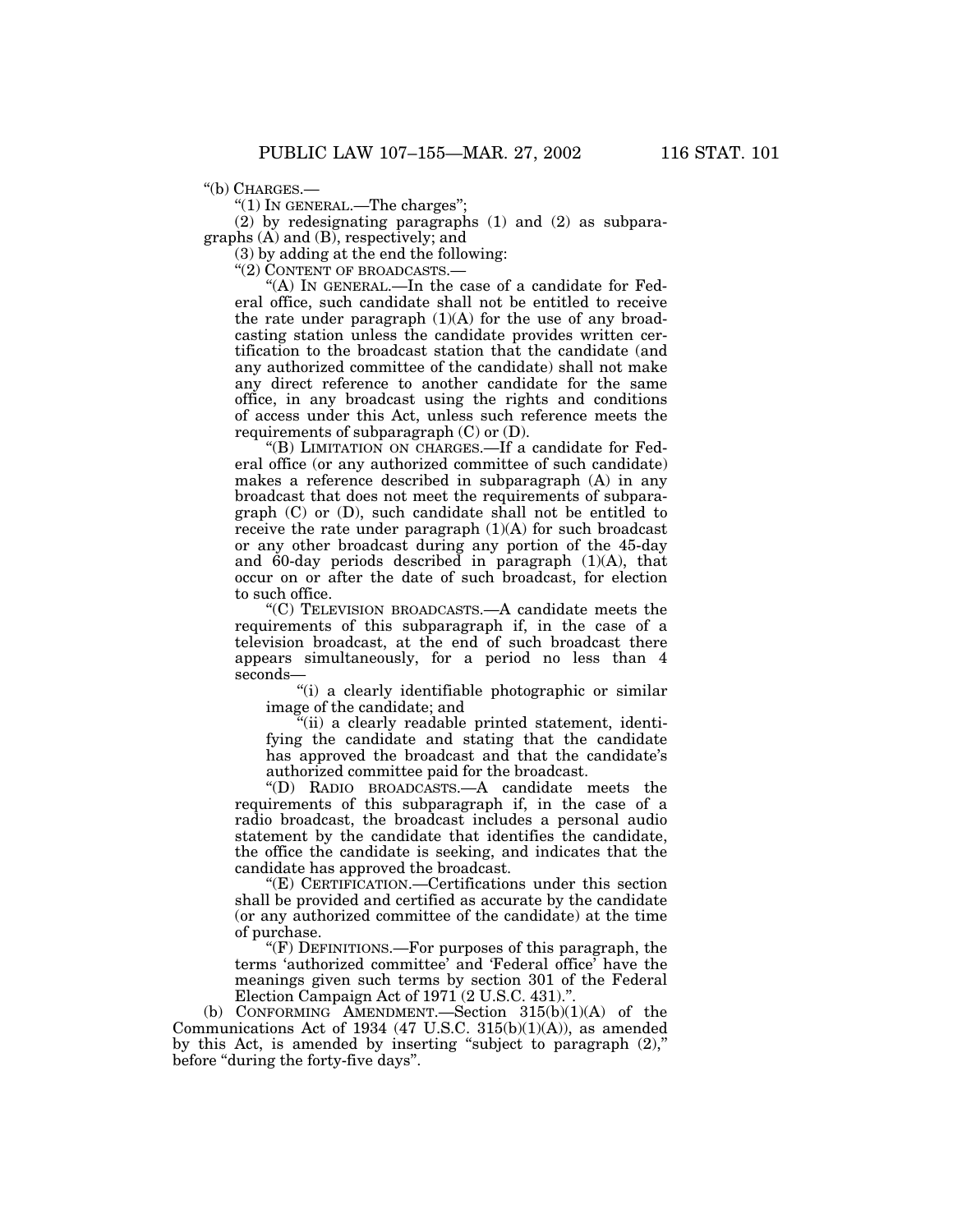47 USC 315 note.

(c) EFFECTIVE DATE.—The amendments made by this section shall apply to broadcasts made after the effective date of this Act.

### **SEC. 306. SOFTWARE FOR FILING REPORTS AND PROMPT DISCLOSURE OF CONTRIBUTIONS.**

Section 304(a) of the Federal Election Campaign Act of 1971 (2 U.S.C. 434(a)) is amended by adding at the end the following:<br>
"(12) SOFTWARE FOR FILING OF REPORTS.—<br>
"(A) IN GENERAL.—The Commission shall—<br>
"(i) promulgate standards to be used by vendors<br>
to develop software that—

 $t''(I)$  permits candidates to easily record information concerning receipts and disbursements required to be reported under this Act at the time

"(II) allows the information recorded under subclause (I) to be transmitted immediately to the Commission; and

"(III) allows the Commission to post the information on the Internet immediately upon receipt; and

"(ii) make a copy of software that meets the standards promulgated under clause (i) available to each person required to file a designation, statement, or report in electronic form under this Act.

" $(\dot{B})$  ADDITIONAL INFORMATION.—To the extent feasible, the Commission shall require vendors to include in the software developed under the standards under subparagraph (A) the ability for any person to file any designation, statement, or report required under this Act in electronic form.

''(C) REQUIRED USE.—Notwithstanding any provision of this Act relating to times for filing reports, each candidate for Federal office (or that candidate's authorized committee) shall use software that meets the standards promulgated under this paragraph once such software is made available to such candidate.

''(D) REQUIRED POSTING.—The Commission shall, as soon as practicable, post on the Internet any information received under this paragraph.''.

#### **SEC. 307. MODIFICATION OF CONTRIBUTION LIMITS.**

(a) INCREASE IN INDIVIDUAL LIMITS FOR CERTAIN CONTRIBU-TIONS.—Section 315(a)(1) of the Federal Election Campaign Act of 1971 (2 U.S.C. 441a(a)(1)) is amended—

(1) in subparagraph (A), by striking ''\$1,000'' and inserting ''\$2,000''; and

(2) in subparagraph (B), by striking ''\$20,000'' and inserting "\$25,000".<br>(b) INCREASE IN ANNUAL AGGREGATE LIMIT ON INDIVIDUAL CON-

TRIBUTIONS.—Section  $315(a)(3)$  of the Federal Election Campaign Act of 1971  $(2 \text{ U.S.C. } 441a(a)(3))$  is amended to read as follows:

''(3) During the period which begins on January 1 of an oddnumbered year and ends on December 31 of the next even-numbered year, no individual may make contributions aggregating more than—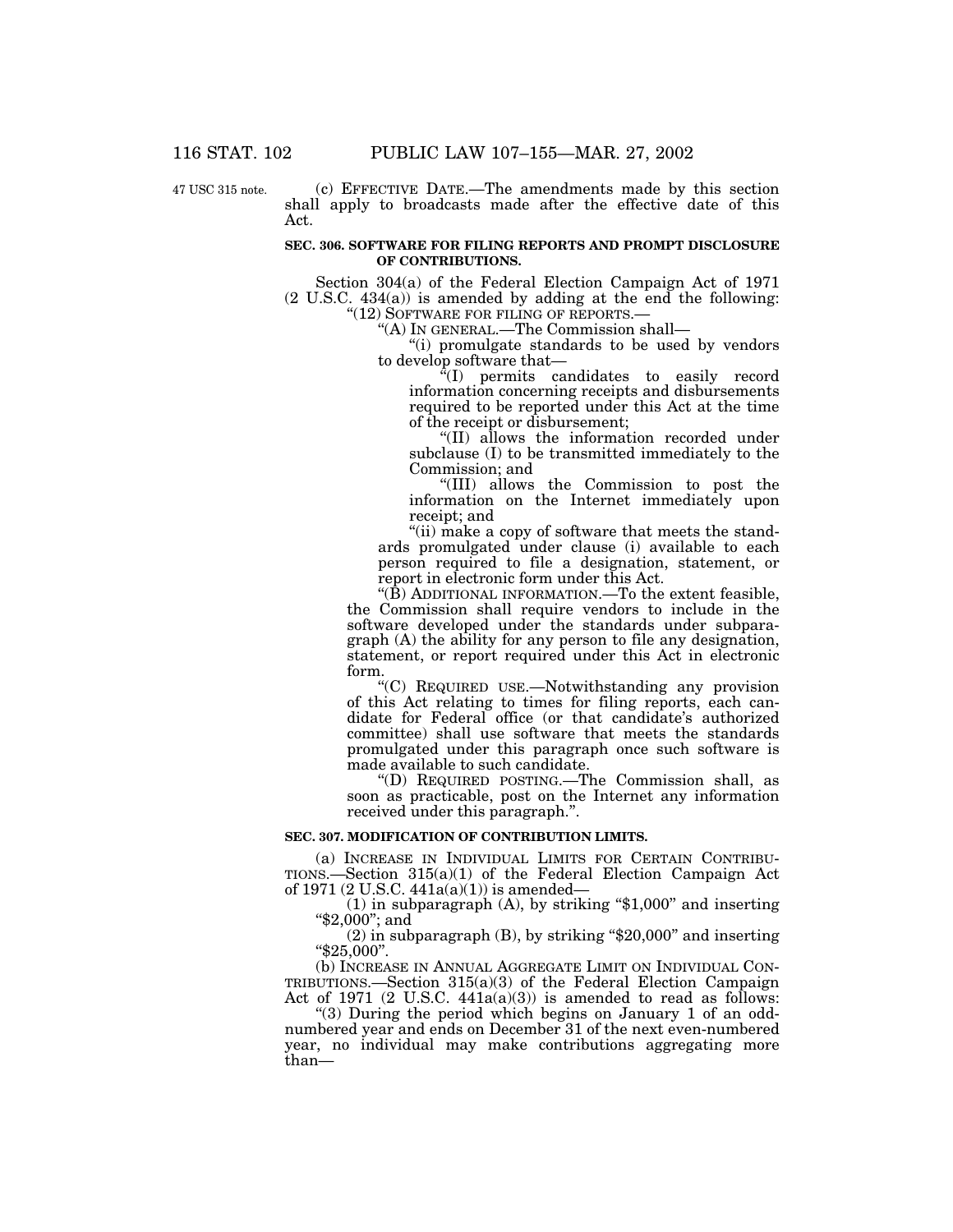" $(A)$  \$37,500, in the case of contributions to candidates and the authorized committees of candidates;

''(B) \$57,500, in the case of any other contributions, of which not more than \$37,500 may be attributable to contributions to political committees which are not political committees of national political parties.''.

(c) INCREASE IN SENATORIAL CAMPAIGN COMMITTEE LIMIT.— Section 315(h) of the Federal Election Campaign Act of 1971 (2 U.S.C.  $441a(h)$  is amended by striking " $\frac{17,500}{9}$ " and inserting ''\$35,000''.

(d) INDEXING OF CONTRIBUTION LIMITS.—Section 315(c) of the Federal Election Campaign Act of 1971 (2 U.S.C. 441a(c)) is amended—

 $(1)$  in paragraph  $(1)$ —

 $(\overline{A})$  by striking the second and third sentences;

(B) by inserting "(A)" before "At the beginning"; and (C) by adding at the end the following:

''(B) Except as provided in subparagraph (C), in any calendar year after 2002—

"(i) a limitation established by subsections  $(a)(1)(A)$ ,  $(a)(1)(B)$ ,  $(a)(3)$ ,  $(b)$ ,  $(d)$ , or  $(h)$  shall be increased by the percent difference determined under subparagraph (A);

''(ii) each amount so increased shall remain in effect for the calendar year; and

''(iii) if any amount after adjustment under clause (i) is not a multiple of \$100, such amount shall be rounded to the nearest multiple of \$100.

"(C) In the case of limitations under subsections  $(a)(1)(A)$ ,  $(a)(1)(B)$ ,  $(a)(3)$ , and  $(h)$ , increases shall only be made in odd-numbered years and such increases shall remain in effect for the 2 year period beginning on the first day following the date of the last general election in the year preceding the year in which the amount is increased and ending on the date of the next general election.''; and

(2) in paragraph (2)(B), by striking ''means the calendar year 1974'' and inserting ''means—

"(i) for purposes of subsections (b) and (d), calendar year 1974; and

"(ii) for purposes of subsections  $(a)(1)(A)$ ,  $(a)(1)(B)$ , (a)(3), and (h), calendar year 2001''.

(e) EFFECTIVE DATE.—The amendments made by this section 2 USC 441a note. shall apply with respect to contributions made on or after January 1, 2003.

#### **SEC. 308. DONATIONS TO PRESIDENTIAL INAUGURAL COMMITTEE.**

(a) IN GENERAL.—Chapter 5 of title 36, United States Code, is amended by—

(1) redesignating section 510 as section 511; and

(2) inserting after section 509 the following:

# **''§ 510. Disclosure of and prohibition on certain donations**

''(a) IN GENERAL.—A committee shall not be considered to be the Inaugural Committee for purposes of this chapter unless the committee agrees to, and meets, the requirements of subsections (b) and (c).

''(b) DISCLOSURE.—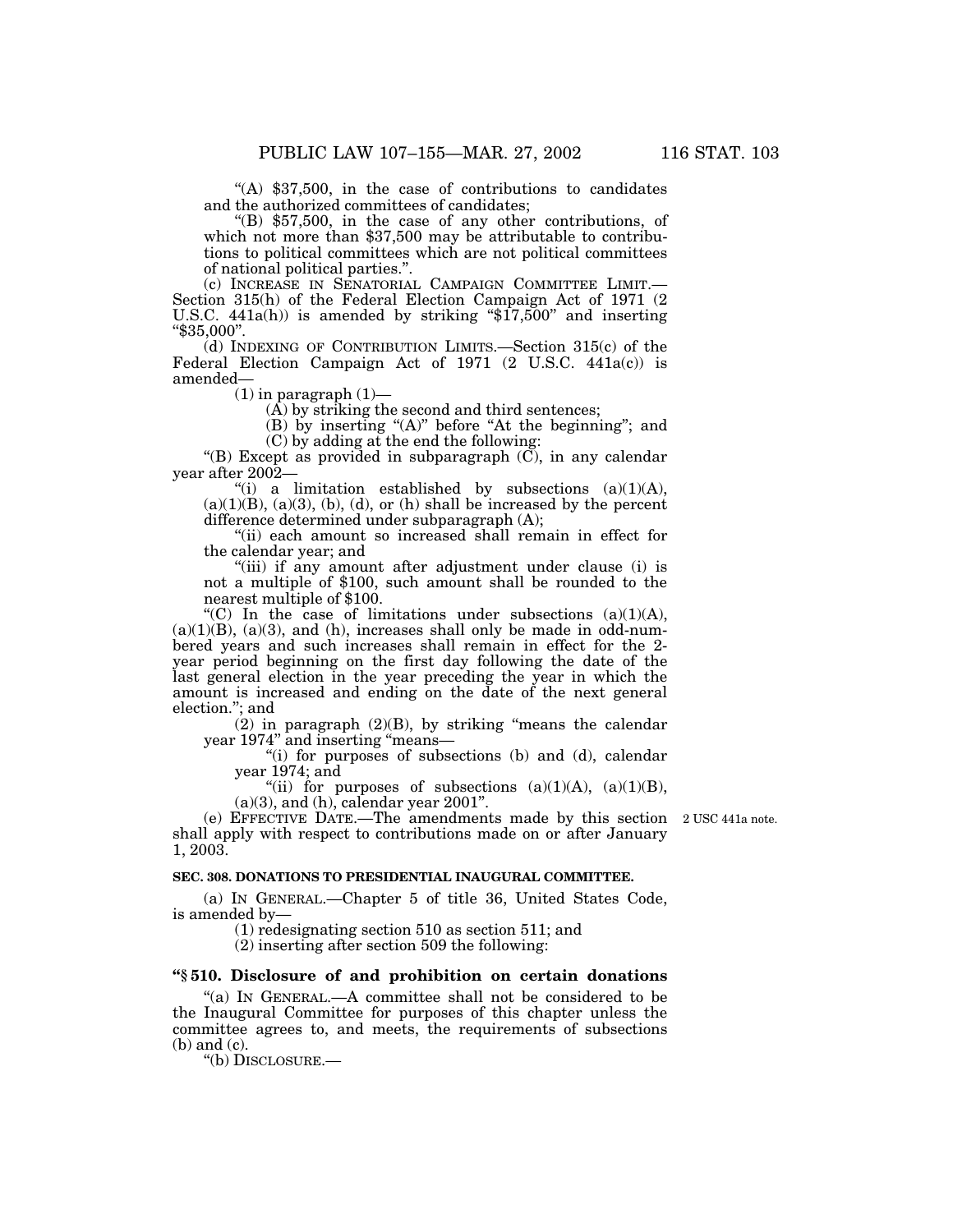Deadline. Reports.

"(1) IN GENERAL.—Not later than the date that is 90 days after the date of the Presidential inaugural ceremony, the committee shall file a report with the Federal Election Commission disclosing any donation of money or anything of value made to the committee in an aggregate amount equal to or greater

"(2) CONTENTS OF REPORT.—A report filed under paragraph (1) shall contain—

 $f(A)$  the amount of the donation;

''(B) the date the donation is received; and

 $C$ ) the name and address of the person making the donation.

" $(c)$  LIMITATION.—The committee shall not accept any donation from a foreign national (as defined in section 319(b) of the Federal Election Campaign Act of 1971 (2 U.S.C. 441e(b))).".

Election Campaign Act of 1971 (2 U.S.C. 441e(b))).''. (b) REPORTS MADE AVAILABLE BY FEC.—Section 304 of the Federal Election Campaign Act of 1971 (2 U.S.C. 434), as amended by sections 103, 201, and 212 is amended by adding at the end the following:<br>"(h) REPORTS FROM INAUGURAL COMMITTEES.—The Federal

Election Commission shall make any report filed by an Inaugural Committee under section 510 of title 36, United States Code, accessible to the public at the offices of the Commission and on the Internet not later than 48 hours after the report is received by the Commission.''.

## **SEC. 309. PROHIBITION ON FRAUDULENT SOLICITATION OF FUNDS.**

Section 322 of the Federal Election Campaign Act of 1971 (2 U.S.C. 441h) is amended—

(1) by inserting "(a) IN GENERAL.—" before "No person"; and

(2) by adding at the end the following:<br>"(b) FRAUDULENT SOLICITATION OF FUNDS.—No person shall—<br>"(1) fraudulently misrepresent the person as speaking,

writing, or otherwise acting for or on behalf of any candidate or political party or employee or agent thereof for the purpose

" $(2)$  willfully and knowingly participate in or conspire to participate in any plan, scheme, or design to violate paragraph  $(1).".$ 

2 USC 431 note.

#### **SEC. 310. STUDY AND REPORT ON CLEAN MONEY CLEAN ELECTIONS LAWS.**

(a) CLEAN MONEY CLEAN ELECTIONS DEFINED.—In this section, the term "clean money clean elections" means funds received under State laws that provide in whole or in part for the public financing of election campaigns.

(b) STUDY.— (1) IN GENERAL.—The Comptroller General shall conduct a study of the clean money clean elections of Arizona and Maine.<br>(2) MATTERS STUDIED.

(A) STATISTICS ON CLEAN MONEY CLEAN ELECTIONS CAN-DIDATES.—The Comptroller General shall determine—

(i) the number of candidates who have chosen to run for public office with clean money clean elections including—

 $\tilde{I}$ ) the office for which they were candidates;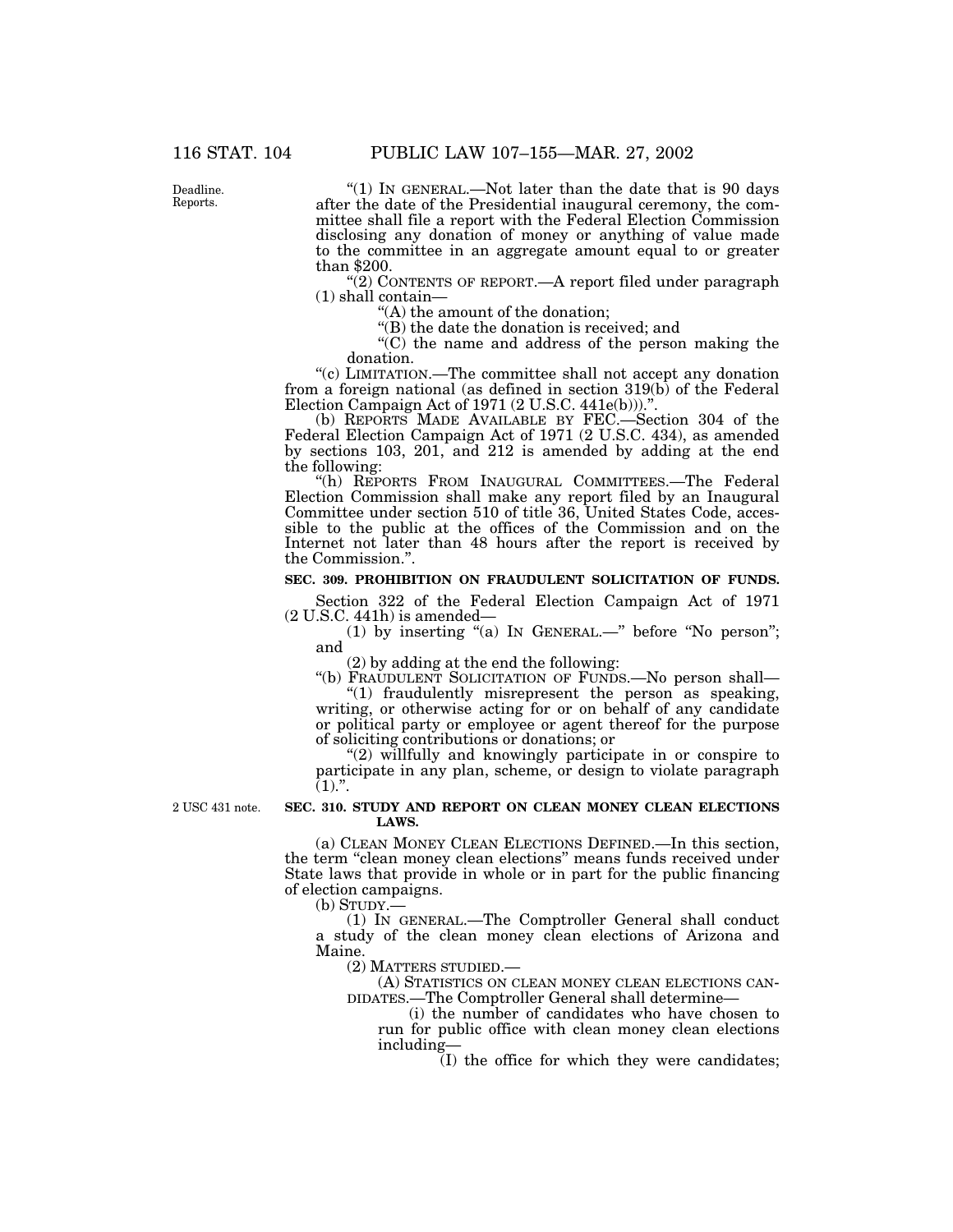(II) whether the candidate was an incumbent or a challenger; and

(III) whether the candidate was successful in the candidate's bid for public office; and

(ii) the number of races in which at least one candidate ran an election with clean money clean elections.

(B) EFFECTS OF CLEAN MONEY CLEAN ELECTIONS.—The Comptroller General of the United States shall describe the effects of public financing under the clean money clean elections laws on the 2000 elections in Arizona and Maine. Arizona. Maine.

(c) REPORT.—Not later than 1 year after the date of enactment of this Act, the Comptroller General of the United States shall submit a report to the Congress detailing the results of the study conducted under subsection (b).

#### **SEC. 311. CLARITY STANDARDS FOR IDENTIFICATION OF SPONSORS OF ELECTION-RELATED ADVERTISING.**

Section 318 of the Federal Election Campaign Act of 1971 (2 U.S.C. 441d) is amended—

 $(1)$  in subsection  $(a)$ —

(A) in the matter preceding paragraph (1)—

(i) by striking ''Whenever'' and inserting ''Whenever a political committee makes a disbursement for the purpose of financing any communication through any broadcasting station, newspaper, magazine, outdoor advertising facility, mailing, or any other type of general public political advertising, or whenever'';

(ii) by striking "an expenditure" and inserting "a disbursement'';

(iii) by striking ''direct''; and

(iv) by inserting ''or makes a disbursement for an electioneering communication (as defined in section  $304(f)(3)$ " after "public political advertising"; and

(B) in paragraph (3), by inserting ''and permanent street address, telephone number, or World Wide Web address'' after ''name''; and

(2) by adding at the end the following:

''(c) SPECIFICATION.—Any printed communication described in subsection (a) shall—

"(1) be of sufficient type size to be clearly readable by the recipient of the communication;

" $(2)$  be contained in a printed box set apart from the other contents of the communication; and

''(3) be printed with a reasonable degree of color contrast between the background and the printed statement.

''(d) ADDITIONAL REQUIREMENTS.—

''(1) COMMUNICATIONS BY CANDIDATES OR AUTHORIZED PER-SONS.—

''(A) BY RADIO.—Any communication described in paragraph (1) or (2) of subsection (a) which is transmitted through radio shall include, in addition to the requirements of that paragraph, an audio statement by the candidate that identifies the candidate and states that the candidate has approved the communication.

 $\langle \hat{B} \rangle$  By TELEVISION.—Any communication described in paragraph (1) or (2) of subsection (a) which is transmitted

Deadline.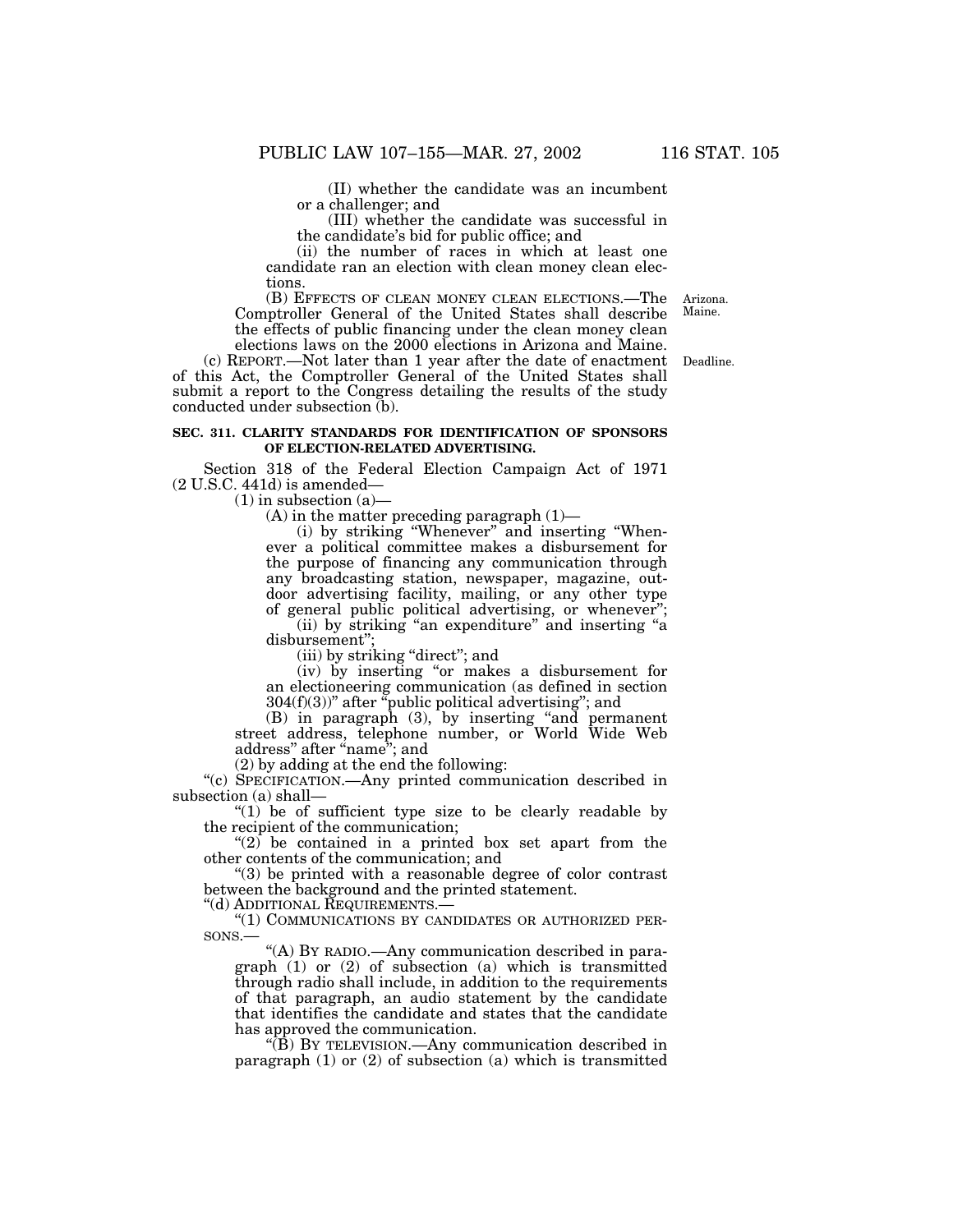through television shall include, in addition to the requirements of that paragraph, a statement that identifies the candidate and states that the candidate has approved the communication. Such statement—

''(i) shall be conveyed by—

''(I) an unobscured, full-screen view of the candidate making the statement, or

''(II) the candidate in voice-over, accompanied by a clearly identifiable photographic or similar image of the candidate; and

"(ii) shall also appear in writing at the end of the communication in a clearly readable manner with a reasonable degree of color contrast between the background and the printed statement, for a period of at least 4 seconds.

''(2) COMMUNICATIONS BY OTHERS.—Any communication described in paragraph (3) of subsection (a) which is transmitted through radio or television shall include, in addition to the requirements of that paragraph, in a clearly spoken manner, the following audio statement: 'llell is responsible for the content of this advertising.' (with the blank to be filled in with the name of the political committee or other person paying for the communication and the name of any connected organization of the payor). If transmitted through television, the statement shall be conveyed by an unobscured, full-screen view of a representative of the political committee or other person making the statement, or by a representative of such political committee or other person in voice-over, and shall also appear in a clearly readable manner with a reasonable degree of color contrast between the background and the printed statement, for a period of at least 4 seconds.''.

#### **SEC. 312. INCREASE IN PENALTIES.**

(a) IN GENERAL.—Subparagraph  $(A)$  of section  $309(d)(1)$  of the Federal Election Campaign Act of 1971 (2 U.S.C. 437g(d)(1)(A)) is amended to read as follows:

"(A) Any person who knowingly and willfully commits a violation of any provision of this Act which involves the making, receiving, or reporting of any contribution, donation, or expenditure—

 $(i)$  aggregating \$25,000 or more during a calendar year shall be fined under title 18, United States Code, or imprisoned for not more than 5 years, or both; or

"(ii) aggregating  $$2,000$  or more (but less than  $$25,000$ ) during a calendar year shall be fined under such title, or imprisoned for not more than 1 year, or both.''.

2 USC 437g note.

(b) EFFECTIVE DATE.—The amendment made by this section shall apply to violations occurring on or after the effective date of this Act.

## **SEC. 313. STATUTE OF LIMITATIONS.**

(a) IN GENERAL.—Section 406(a) of the Federal Election Campaign Act of 1971  $(2 \text{ U.S.C. } 455(a))$  is amended by striking "3" and inserting "5".

2 USC 455 note.

(b) EFFECTIVE DATE.—The amendment made by this section shall apply to violations occurring on or after the effective date of this Act.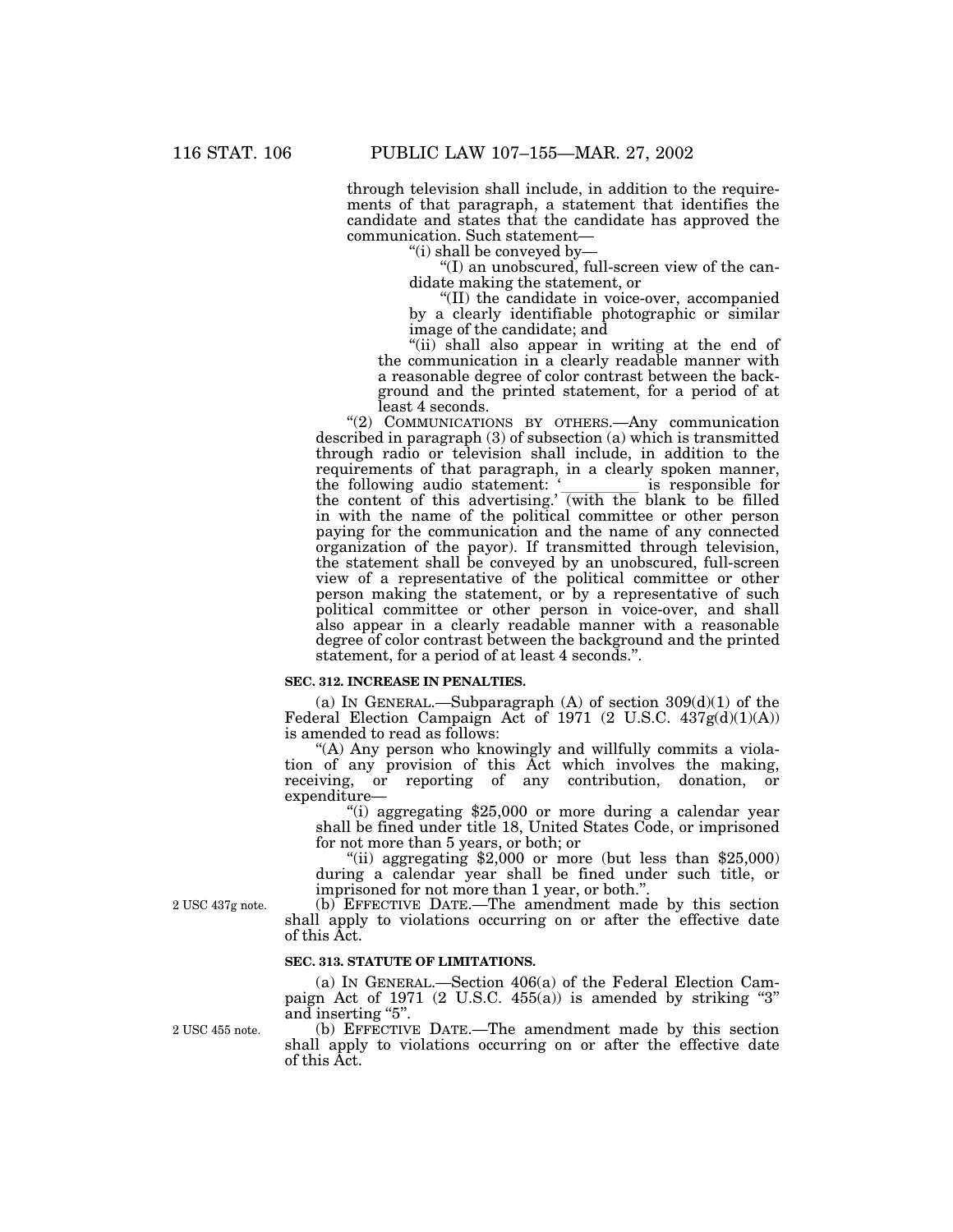28 USC 994 note.

(a) IN GENERAL.—The United States Sentencing Commission shall—

(1) promulgate a guideline, or amend an existing guideline under section 994 of title 28, United States Code, in accordance with paragraph (2), for penalties for violations of the Federal Election Campaign Act of 1971 and related election laws; and

(2) submit to Congress an explanation of any guidelines promulgated under paragraph (1) and any legislative or administrative recommendations regarding enforcement of the Federal Election Campaign Act of 1971 and related election laws.

(b) CONSIDERATIONS.—The Commission shall provide guidelines under subsection (a) taking into account the following considerations:

(1) Ensure that the sentencing guidelines and policy statements reflect the serious nature of such violations and the need for aggressive and appropriate law enforcement action to prevent such violations.

(2) Provide a sentencing enhancement for any person convicted of such violation if such violation involves—

(A) a contribution, donation, or expenditure from a foreign source;

 $(B)$  a large number of illegal transactions;

(C) a large aggregate amount of illegal contributions, donations, or expenditures;

(D) the receipt or disbursement of governmental funds; and

(E) an intent to achieve a benefit from the Federal Government.

(3) Assure reasonable consistency with other relevant directives and guidelines of the Commission.

(4) Account for aggravating or mitigating circumstances that might justify exceptions, including circumstances for which the sentencing guidelines currently provide sentencing enhancements.

(5) Assure the guidelines adequately meet the purposes of sentencing under section  $3553(a)(2)$  of title 18, United States Code.

(c) EFFECTIVE DATE; EMERGENCY AUTHORITY TO PROMULGATE GUIDELINES.—

(1) EFFECTIVE DATE.—Notwithstanding section 402, the United States Sentencing Commission shall promulgate guidelines under this section not later than the later of—

(A) 90 days after the effective date of this Act; or

(B) 90 days after the date on which at least a majority of the members of the Commission are appointed and holding office.

(2) EMERGENCY AUTHORITY TO PROMULGATE GUIDELINES.— The Commission shall promulgate guidelines under this section in accordance with the procedures set forth in section 21(a) of the Sentencing Reform Act of 1987, as though the authority under such Act has not expired.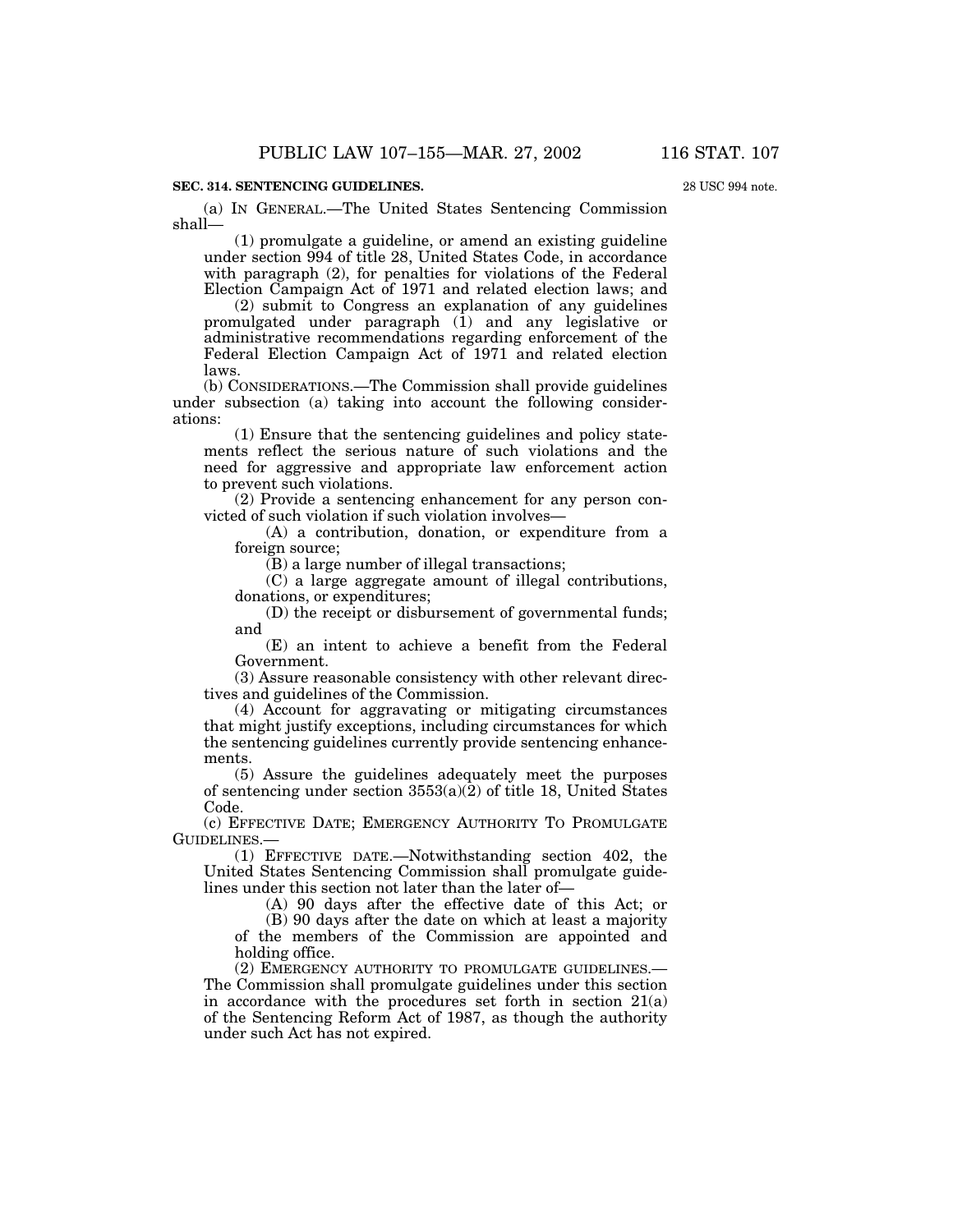#### **SEC. 315. INCREASE IN PENALTIES IMPOSED FOR VIOLATIONS OF CON-DUIT CONTRIBUTION BAN.**

(a) INCREASE IN CIVIL MONEY PENALTY FOR KNOWING AND WILLFUL VIOLATIONS.—Section 309(a) of the Federal Election Campaign Act of 1971 (2 U.S.C. 437g(a)) is amended—

(1) in paragraph  $(5)(B)$ , by inserting before the period at the end the following: ''(or, in the case of a violation of section 320, which is not less than 300 percent of the amount involved in the violation and is not more than the greater of \$50,000 or 1,000 percent of the amount involved in the violation)''; and

 $(2)$  in paragraph  $(6)(C)$ , by inserting before the period at the end the following: ''(or, in the case of a violation of section 320, which is not less than 300 percent of the amount involved in the violation and is not more than the greater of \$50,000 or 1,000 percent of the amount involved in the violation)''.

(b) INCREASE IN CRIMINAL PENALTY.—Section  $309(d)(1)$  of such Act (2 U.S.C. 437g(d)(1)) is amended by adding at the end the following new subparagraph:

''(D) Any person who knowingly and willfully commits a violation of section 320 involving an amount aggregating more than \$10,000 during a calendar year shall be—

"(i) imprisoned for not more than 2 years if the amount is less than \$25,000 (and subject to imprisonment under subparagraph (A) if the amount is \$25,000 or more);

"(ii) fined not less than 300 percent of the amount involved in the violation and not more than the greater of—

"(I)  $$50,000$ ; or

"(II)  $1,000$  percent of the amount involved in the violation; or

"(iii) both imprisoned under clause (i) and fined under clause (ii).''.

2 USC 437g note.

(c) EFFECTIVE DATE.—The amendments made by this section shall apply with respect to violations occurring on or after the effective date of this Act.

## **SEC. 316. RESTRICTION ON INCREASED CONTRIBUTION LIMITS BY TAKING INTO ACCOUNT CANDIDATE'S AVAILABLE FUNDS.**

Section 315(i)(1) of the Federal Election Campaign Act of 1971  $(2 \text{ U.S.C. } 441a(i)(1))$ , as added by this Act, is amended by adding at the end the following:

"(E) SPECIAL RULE FOR CANDIDATE'S CAMPAIGN FUNDS.—

''(i) IN GENERAL.—For purposes of determining the aggregate amount of expenditures from personal funds under subparagraph (D)(ii), such amount shall include the gross receipts advantage of the candidate's authorized committee.

''(ii) GROSS RECEIPTS ADVANTAGE.—For purposes of clause (i), the term 'gross receipts advantage' means the excess, if any, of—

''(I) the aggregate amount of 50 percent of gross receipts of a candidate's authorized committee during any election cycle (not including contributions from personal funds of the candidate)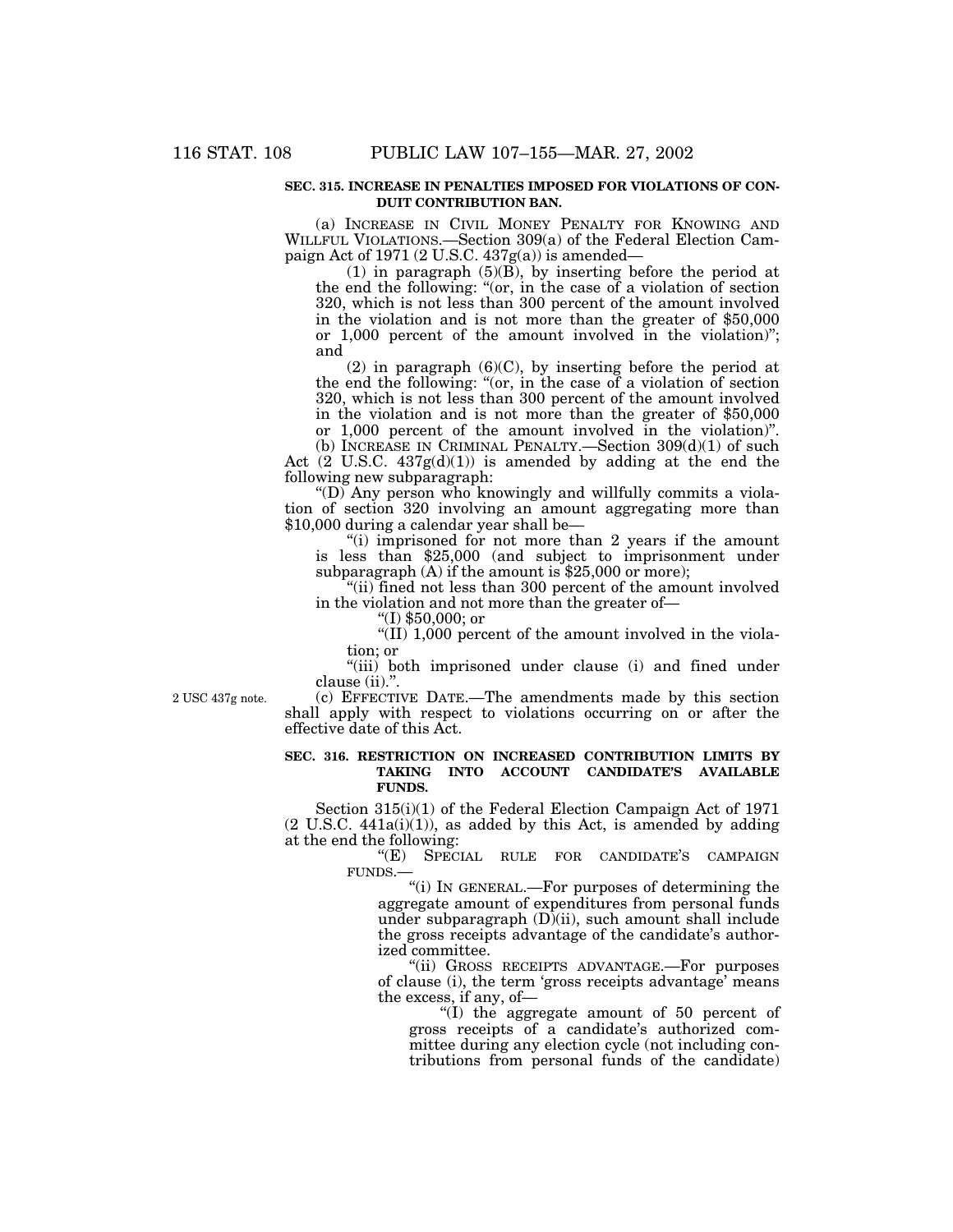that may be expended in connection with the election, as determined on June 30 and December 31 of the year preceding the year in which a general election is held, over

''(II) the aggregate amount of 50 percent of gross receipts of the opposing candidate's authorized committee during any election cycle (not including contributions from personal funds of the candidate) that may be expended in connection with the election, as determined on June 30 and December 31 of the year preceding the year in which a general election is held.''.

## **SEC. 317. CLARIFICATION OF RIGHT OF NATIONALS OF THE UNITED STATES TO MAKE POLITICAL CONTRIBUTIONS.**

Section 319(b)(2) of the Federal Election Campaign Act of 1971 (2 U.S.C. 441e(b)(2)) is amended by inserting after ''United States'' the following: ''or a national of the United States (as defined in section 101(a)(22) of the Immigration and Nationality Act)''.

## **SEC. 318. PROHIBITION OF CONTRIBUTIONS BY MINORS.**

Title III of the Federal Election Campaign Act of 1971 (2 U.S.C. 431 et seq.), as amended by section 101, is further amended by adding at the end the following new section:

### ''PROHIBITION OF CONTRIBUTIONS BY MINORS

''SEC. 324. An individual who is 17 years old or younger shall 2 USC 441k. not make a contribution to a candidate or a contribution or donation to a committee of a political party.''.

## **SEC. 319. MODIFICATION OF INDIVIDUAL CONTRIBUTION LIMITS FOR HOUSE CANDIDATES IN RESPONSE TO EXPENDITURES FROM PERSONAL FUNDS.**

(a) INCREASED LIMITS.—Title III of the Federal Election Campaign Act of 1971 (2 U.S.C. 431 et seq.) is amended by inserting after section 315 the following new section:

''MODIFICATION OF CERTAIN LIMITS FOR HOUSE CANDIDATES IN RESPONSE TO PERSONAL FUND EXPENDITURES OF OPPONENTS

"SEC. 315A. (a) AVAILABILITY OF INCREASED LIMIT.-

2 USC 441a–1.

"(1) IN GENERAL.—Subject to paragraph  $(3)$ , if the opposition personal funds amount with respect to a candidate for election to the office of Representative in, or Delegate or Resident Commissioner to, the Congress exceeds \$350,000—

"(A) the limit under subsection  $(a)(1)(A)$  with respect to the candidate shall be tripled;

''(B) the limit under subsection (a)(3) shall not apply with respect to any contribution made with respect to the candidate if the contribution is made under the increased limit allowed under subparagraph (A) during a period in which the candidate may accept such a contribution; and

 $(C)$  the limits under subsection (d) with respect to any expenditure by a State or national committee of a political party on behalf of the candidate shall not apply. ''(2) DETERMINATION OF OPPOSITION PERSONAL FUNDS

AMOUNT.—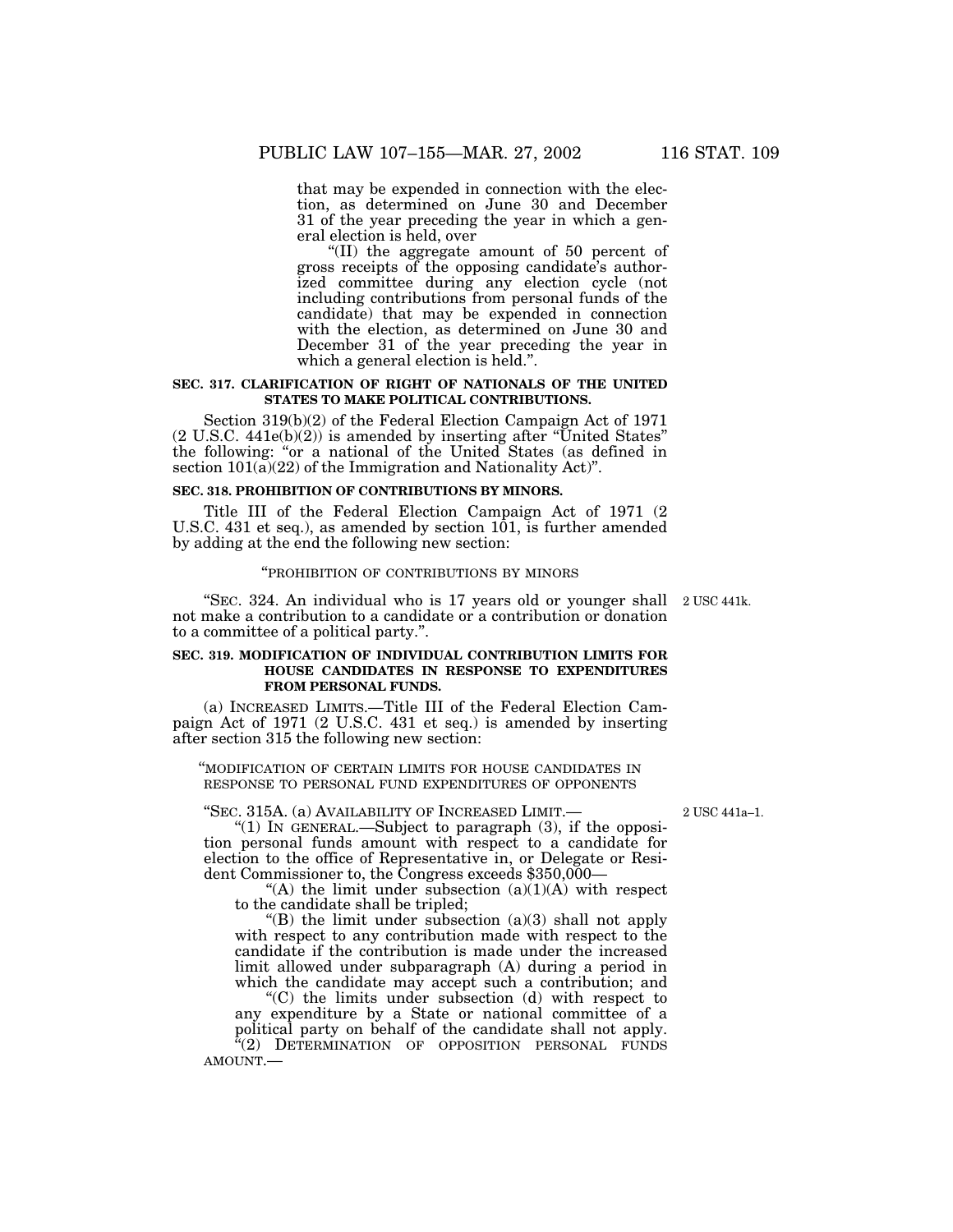''(A) IN GENERAL.—The opposition personal funds amount is an amount equal to the excess (if any) of—

''(i) the greatest aggregate amount of expenditures from personal funds (as defined in subsection  $(b)(1)$ ) that an opposing candidate in the same election makes; over

''(ii) the aggregate amount of expenditures from personal funds made by the candidate with respect to the election.

''(B) SPECIAL RULE FOR CANDIDATE'S CAMPAIGN FUNDS.—

''(i) IN GENERAL.—For purposes of determining the aggregate amount of expenditures from personal funds under subparagraph  $(\hat{A})$ , such amount shall include the gross receipts advantage of the candidate's authorized committee.

''(ii) GROSS RECEIPTS ADVANTAGE.—For purposes of clause (i), the term 'gross receipts advantage' means the excess, if any, of—

''(I) the aggregate amount of 50 percent of gross receipts of a candidate's authorized committee during any election cycle (not including contributions from personal funds of the candidate) that may be expended in connection with the election, as determined on June 30 and December 31 of the year preceding the year in which a general election is held, over

''(II) the aggregate amount of 50 percent of gross receipts of the opposing candidate's authorized committee during any election cycle (not including contributions from personal funds of the candidate) that may be expended in connection with the election, as determined on June 30 and December 31 of the year preceding the year in which a general election is held.

''(3) TIME TO ACCEPT CONTRIBUTIONS UNDER INCREASED LIMIT.—

"(A) IN GENERAL.—Subject to subparagraph (B), a candidate and the candidate's authorized committee shall not accept any contribution, and a party committee shall not make any expenditure, under the increased limit under paragraph (1)—

''(i) until the candidate has received notification of the opposition personal funds amount under subsection  $(\bar{b})(1)$ ; and

"(ii) to the extent that such contribution, when added to the aggregate amount of contributions previously accepted and party expenditures previously made under the increased limits under this subsection for the election cycle, exceeds 100 percent of the opposition personal funds amount.

''(B) EFFECT OF WITHDRAWAL OF AN OPPOSING CAN-DIDATE.—A candidate and a candidate's authorized committee shall not accept any contribution and a party shall not make any expenditure under the increased limit after the date on which an opposing candidate ceases to be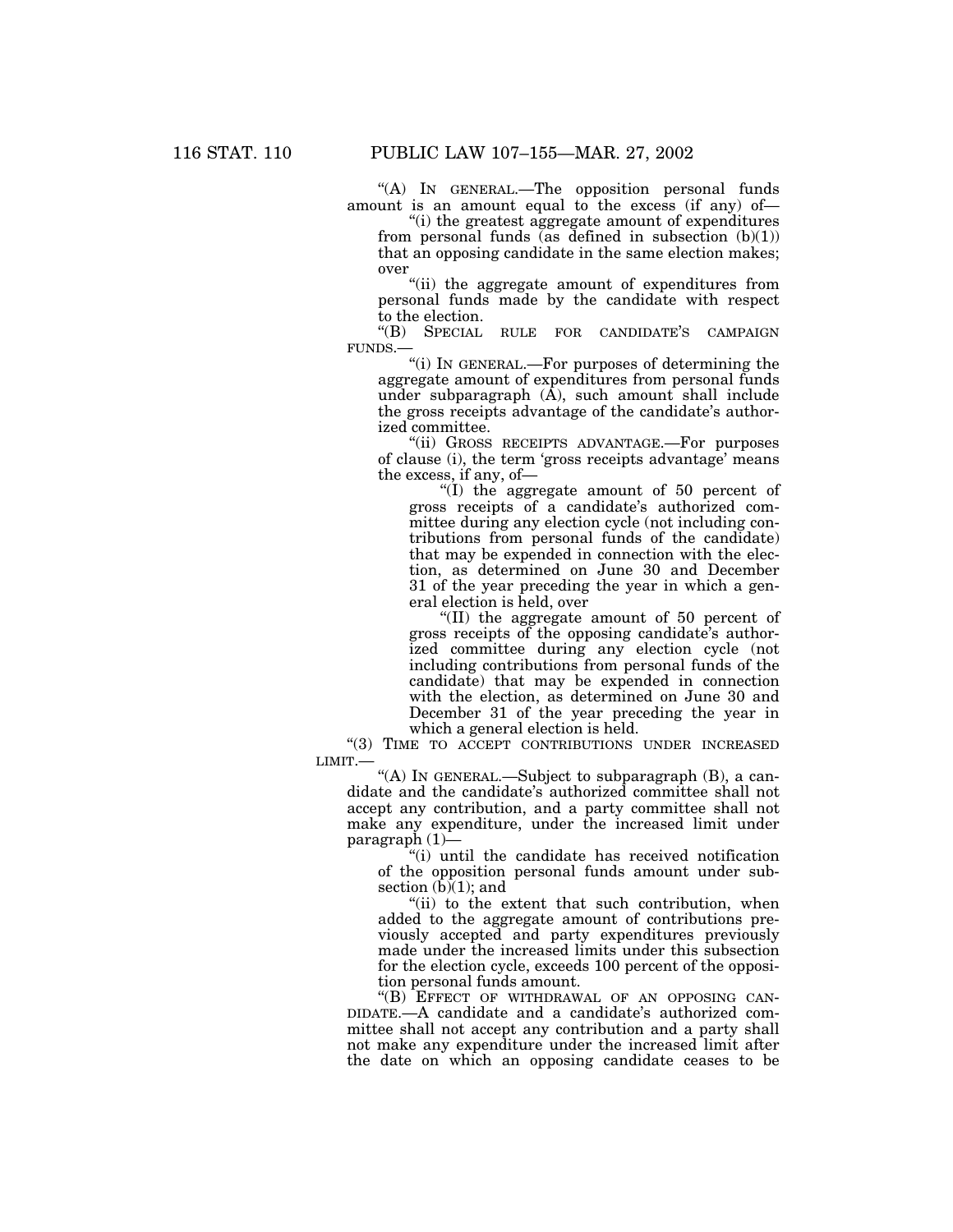a candidate to the extent that the amount of such increased limit is attributable to such an opposing candidate.

''(4) DISPOSAL OF EXCESS CONTRIBUTIONS.—

''(A) IN GENERAL.—The aggregate amount of contributions accepted by a candidate or a candidate's authorized committee under the increased limit under paragraph (1) and not otherwise expended in connection with the election with respect to which such contributions relate shall, not later than 50 days after the date of such election, be used in the manner described in subparagraph (B).

"(B) RETURN TO CONTRIBUTORS.—A candidate or a candidate's authorized committee shall return the excess contribution to the person who made the contribution.

"(b) NOTIFICATION OF EXPENDITURES FROM PERSONAL FUNDS.—<br>"(1) IN GENERAL.—<br>"(A) DEFINITION OF EXPENDITURE FROM PERSONAL

FUNDS.—In this paragraph, the term 'expenditure from personal funds' means—

''(i) an expenditure made by a candidate using personal funds; and

''(ii) a contribution or loan made by a candidate using personal funds or a loan secured using such funds to the candidate's authorized committee.

''(B) DECLARATION OF INTENT.—Not later than the date that is 15 days after the date on which an individual becomes a candidate for the office of Representative in, or Delegate or Resident Commissioner to, the Congress, the candidate shall file a declaration stating the total amount of expenditures from personal funds that the candidate intends to make, or to obligate to make, with respect to the election that will exceed \$350,000.

''(C) INITIAL NOTIFICATION.—Not later than 24 hours after a candidate described in subparagraph (B) makes or obligates to make an aggregate amount of expenditures from personal funds in excess of \$350,000 in connection with any election, the candidate shall file a notification.

''(D) ADDITIONAL NOTIFICATION.—After a candidate files an initial notification under subparagraph (C), the candidate shall file an additional notification each time expenditures from personal funds are made or obligated to be made in an aggregate amount that exceeds \$10,000. Such notification shall be filed not later than 24 hours Deadline. after the expenditure is made.

''(E) CONTENTS.—A notification under subparagraph (C) or (D) shall include—

''(i) the name of the candidate and the office sought by the candidate;

"(ii) the date and amount of each expenditure; and

"(iii) the total amount of expenditures from personal funds that the candidate has made, or obligated to make, with respect to an election as of the date of the expenditure that is the subject of the notification.

''(F) PLACE OF FILING.—Each declaration or notification required to be filed by a candidate under subparagraph  $(C)$ ,  $(D)$ , or  $(E)$  shall be filed with-

''(i) the Commission; and

Deadline.

Deadline.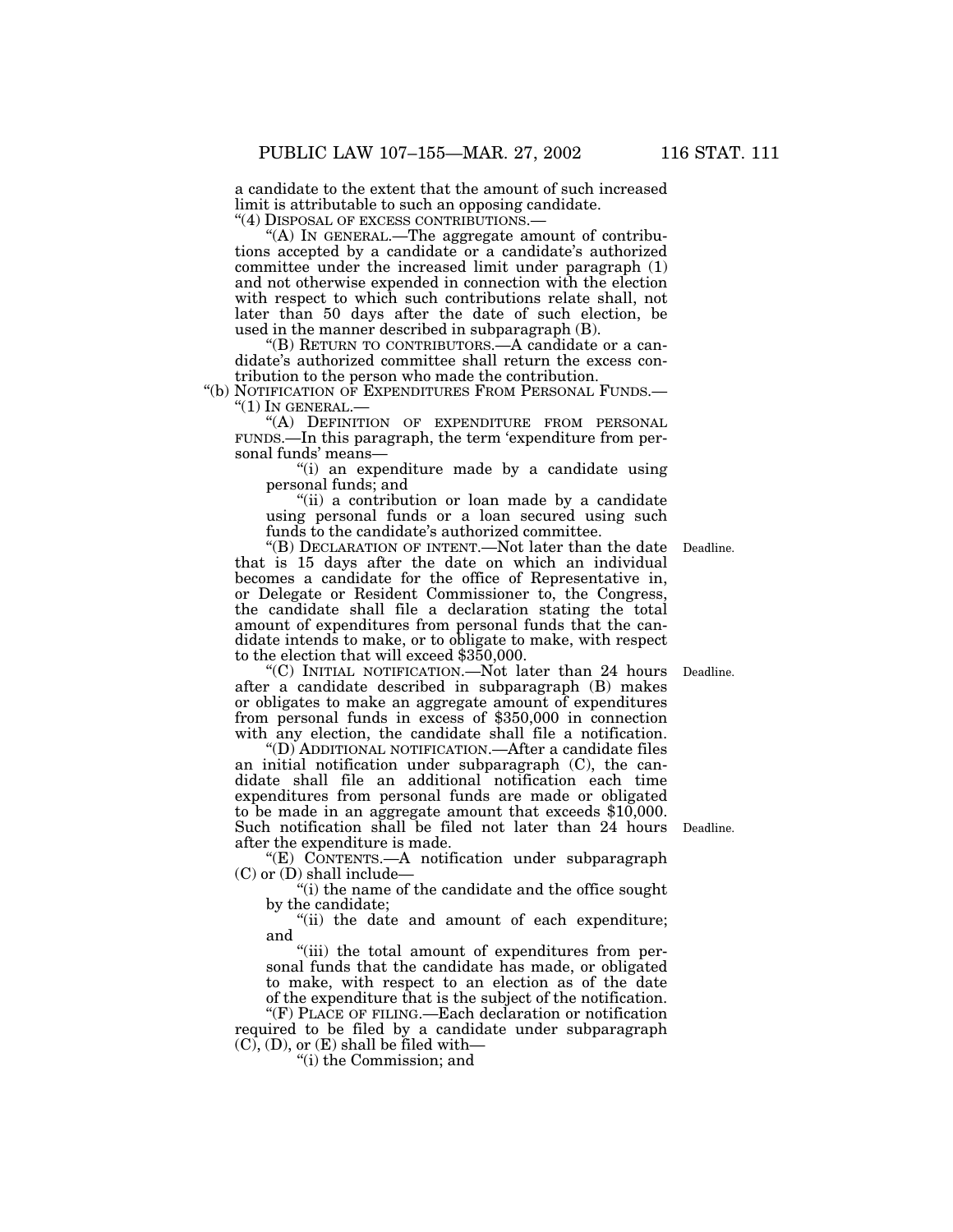''(ii) each candidate in the same election and the

"(2) NOTIFICATION OF DISPOSAL OF EXCESS CONTRIBU-TIONS.—In the next regularly scheduled report after the date of the election for which a candidate seeks nomination for election to, or election to, Federal office, the candidate or the candidate's authorized committee shall submit to the Commission a report indicating the source and amount of any excess contributions (as determined under subsection (a)) and the manner in which the candidate or the candidate's authorized

 $C(3)$  ENFORCEMENT.—For provisions providing for the enforcement of the reporting requirements under this subsection, see section 309.".

(b) CONFORMING AMENDMENT.—Section  $315(a)(1)$  of the Federal Election Campaign Act of 1971 (2 U.S.C. 441a), as amended by section  $304(a)$ , is amended by striking "subsection (i)," and inserting "subsection (i) and section  $315A$ ,".

# **TITLE IV—SEVERABILITY; EFFECTIVE DATE**

2 USC 454 note.

## **SEC. 401. SEVERABILITY.**

If any provision of this Act or amendment made by this Act, or the application of a provision or amendment to any person or circumstance, is held to be unconstitutional, the remainder of this Act and amendments made by this Act, and the application of the provisions and amendment to any person or circumstance, shall not be affected by the holding.

2 USC 431 note.

#### **SEC. 402. EFFECTIVE DATES AND REGULATIONS.**

(a) GENERAL EFFECTIVE DATE.—

(1) IN GENERAL.—Except as provided in the succeeding provisions of this section, the effective date of this Act, and the amendments made by this Act, is November 6, 2002.

(2) MODIFICATION OF CONTRIBUTION LIMITS.—The amendments made by—

(A) section 102 shall apply with respect to contributions made on or after January  $1,2003$ ; and

(B) section 307 shall take effect as provided in subsection (e) of such section.

(3) SEVERABILITY; EFFECTIVE DATES AND REGULATIONS; JUDICIAL REVIEW.—Title IV shall take effect on the date of enactment of this Act.

(4) PROVISIONS NOT TO APPLY TO RUNOFF ELECTIONS.— Section 323(b) of the Federal Election Campaign Act of 1971 (as added by section  $101(a)$ ), section  $103(a)$ , title II, sections 304 (including section 315(j) of Federal Election Campaign Act of 1971, as added by section 304(a)(2)), 305 (notwithstanding subsection (c) of such section), 311, 316, 318, and 319, and title V (and the amendments made by such sections and titles) shall take effect on November 6, 2002, but shall not apply with respect to runoff elections, recounts, or election contests resulting from elections held prior to such date.

(b) SOFT MONEY OF NATIONAL POLITICAL PARTIES.—

Reports.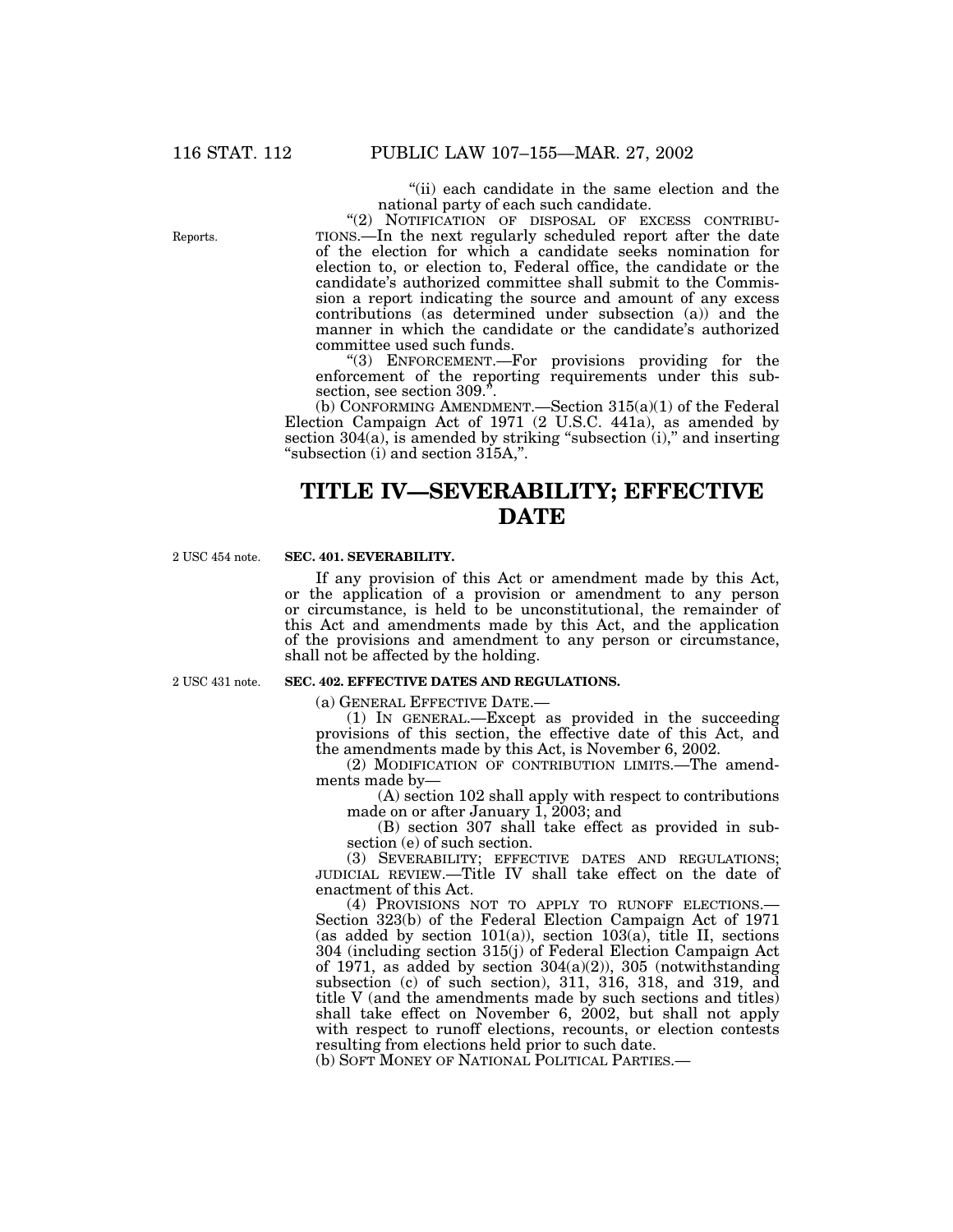(1) IN GENERAL.—Except for subsection (b) of such section, section 323 of the Federal Election Campaign Act of 1971 (as added by section 101(a)) shall take effect on November 6, 2002.

(2) TRANSITIONAL RULES FOR THE SPENDING OF SOFT MONEY OF NATIONAL POLITICAL PARTIES.—

(A) IN GENERAL.—Notwithstanding section  $323(a)$  of the Federal Election Campaign Act of 1971 (as added by section  $101(a)$ ), if a national committee of a political party described in such section (including any person who is subject to such section under paragraph (2) of such section), has received funds described in such section prior to November 6, 2002, the rules described in subparagraph (B) shall apply with respect to the spending of the amount of such funds in the possession of such committee as of such date.

(B) USE OF EXCESS SOFT MONEY FUNDS.—

(i) IN GENERAL.—Subject to clauses (ii) and (iii), the national committee of a political party may use the amount described in subparagraph (A) prior to January 1, 2003, solely for the purpose of—

(I) retiring outstanding debts or obligations that were incurred solely in connection with an election held prior to November 6, 2002; or

(II) paying expenses or retiring outstanding debts or paying for obligations that were incurred solely in connection with any runoff election, recount, or election contest resulting from an election held prior to November 6, 2002.

(ii) PROHIBITION ON USING SOFT MONEY FOR HARD MONEY EXPENSES, DEBTS, AND OBLIGATIONS.—A national committee of a political party may not use the amount described in subparagraph (A) for any expenditure (as defined in section  $301(9)$  of the Federal Election Campaign Act of 1971 (2 U.S.C. 431(9))) or for retiring outstanding debts or obligations that were incurred for such an expenditure.

(iii) PROHIBITION OF BUILDING FUND USES.—A national committee of a political party may not use the amount described in subparagraph (A) for activities to defray the costs of the construction or purchase of any office building or facility.

(c) REGULATIONS.—

(1) IN GENERAL.—Except as provided in paragraph (2), the Deadline. Federal Election Commission shall promulgate regulations to carry out this Act and the amendments made by this Act that are under the Commission's jurisdiction not later than 270 days after the date of enactment of this Act.

(2) SOFT MONEY OF POLITICAL PARTIES.—Not later than 90 days after the date of enactment of this Act, the Federal Election Commission shall promulgate regulations to carry out title I of this Act and the amendments made by such title.

## **SEC. 403. JUDICIAL REVIEW.**

(a) SPECIAL RULES FOR ACTIONS BROUGHT ON CONSTITUTIONAL GROUNDS.—If any action is brought for declaratory or injunctive relief to challenge the constitutionality of any provision of this

2 USC 437h note.

Deadline.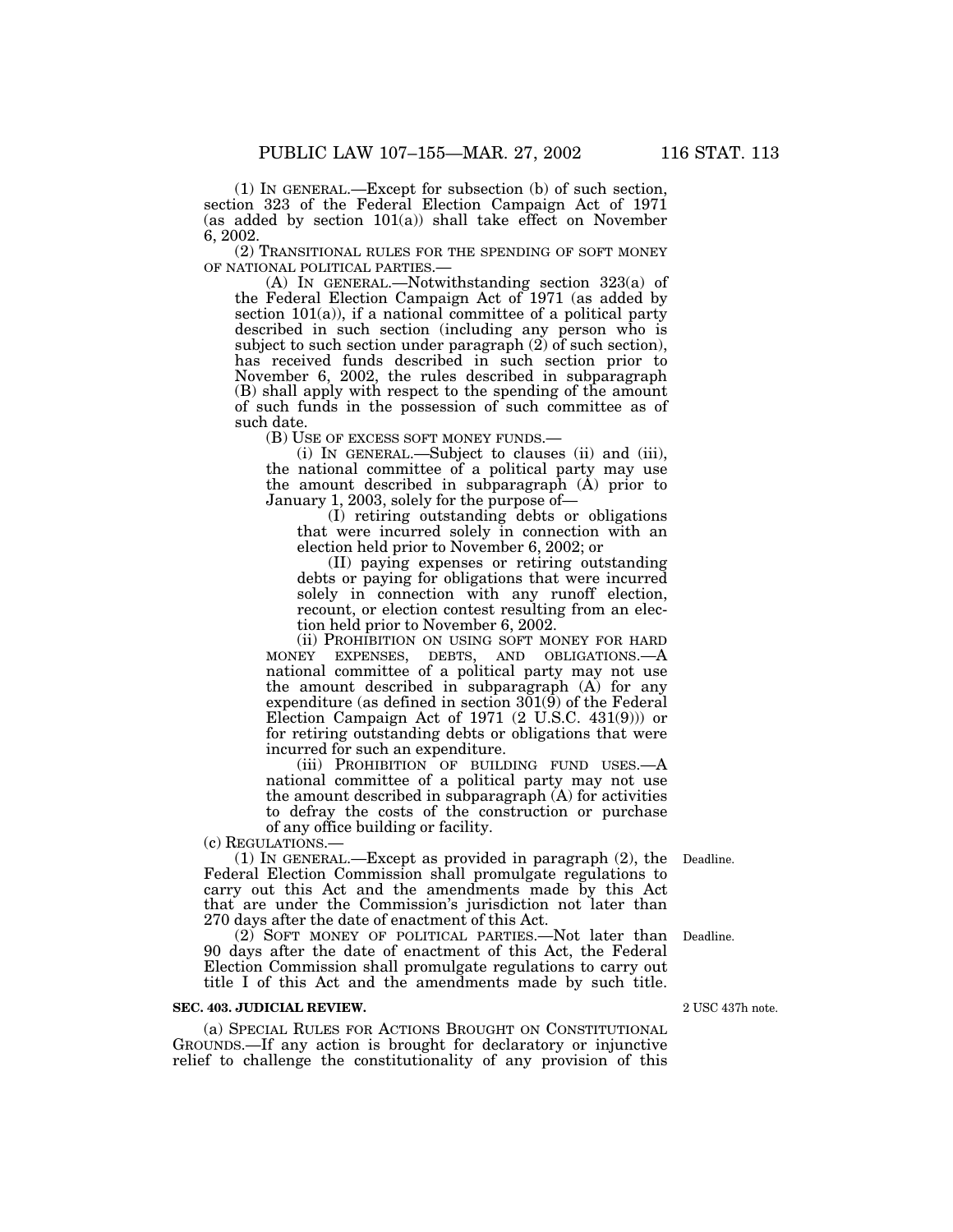Act or any amendment made by this Act, the following rules shall apply:

(1) The action shall be filed in the United States District Court for the District of Columbia and shall be heard by a 3-judge court convened pursuant to section 2284 of title 28, United States Code.

(2) A copy of the complaint shall be delivered promptly to the Clerk of the House of Representatives and the Secretary of the Senate.

(3) A final decision in the action shall be reviewable only by appeal directly to the Supreme Court of the United States. Such appeal shall be taken by the filing of a notice of appeal within 10 days, and the filing of a jurisdictional statement within 30 days, of the entry of the final decision.

(4) It shall be the duty of the United States District Court for the District of Columbia and the Supreme Court of the United States to advance on the docket and to expedite to the greatest possible extent the disposition of the action and appeal.

(b) INTERVENTION BY MEMBERS OF CONGRESS.—In any action in which the constitutionality of any provision of this Act or any amendment made by this Act is raised (including but not limited to an action described in subsection (a)), any member of the House of Representatives (including a Delegate or Resident Commissioner to the Congress) or Senate shall have the right to intervene either in support of or opposition to the position of a party to the case regarding the constitutionality of the provision or amendment. To avoid duplication of efforts and reduce the burdens placed on the parties to the action, the court in any such action may make such orders as it considers necessary, including orders to require intervenors taking similar positions to file joint papers or to be represented by a single attorney at oral argument.

(c) CHALLENGE BY MEMBERS OF CONGRESS.—Any Member of Congress may bring an action, subject to the special rules described in subsection (a), for declaratory or injunctive relief to challenge the constitutionality of any provision of this Act or any amendment made by this Act.<br>(d) APPLICABILITY.—

 $(1)$  INITIAL CLAIMS.—With respect to any action initially filed on or before December 31, 2006, the provisions of subsection (a) shall apply with respect to each action described in such section.

(2) SUBSEQUENT ACTIONS.—With respect to any action initially filed after December 31, 2006, the provisions of subsection (a) shall not apply to any action described in such section unless the person filing such action elects such provisions to apply to the action.

# **TITLE V—ADDITIONAL DISCLOSURE PROVISIONS**

#### **SEC. 501. INTERNET ACCESS TO RECORDS.**

Section  $304(a)(11)(B)$  of the Federal Election Campaign Act of 1971  $(2 \text{ U.S.C. } 434(a)(11)(B))$  is amended to read as follows: ''(B) The Commission shall make a designation, statement, report, or notification that is filed with the Commission under

Deadline.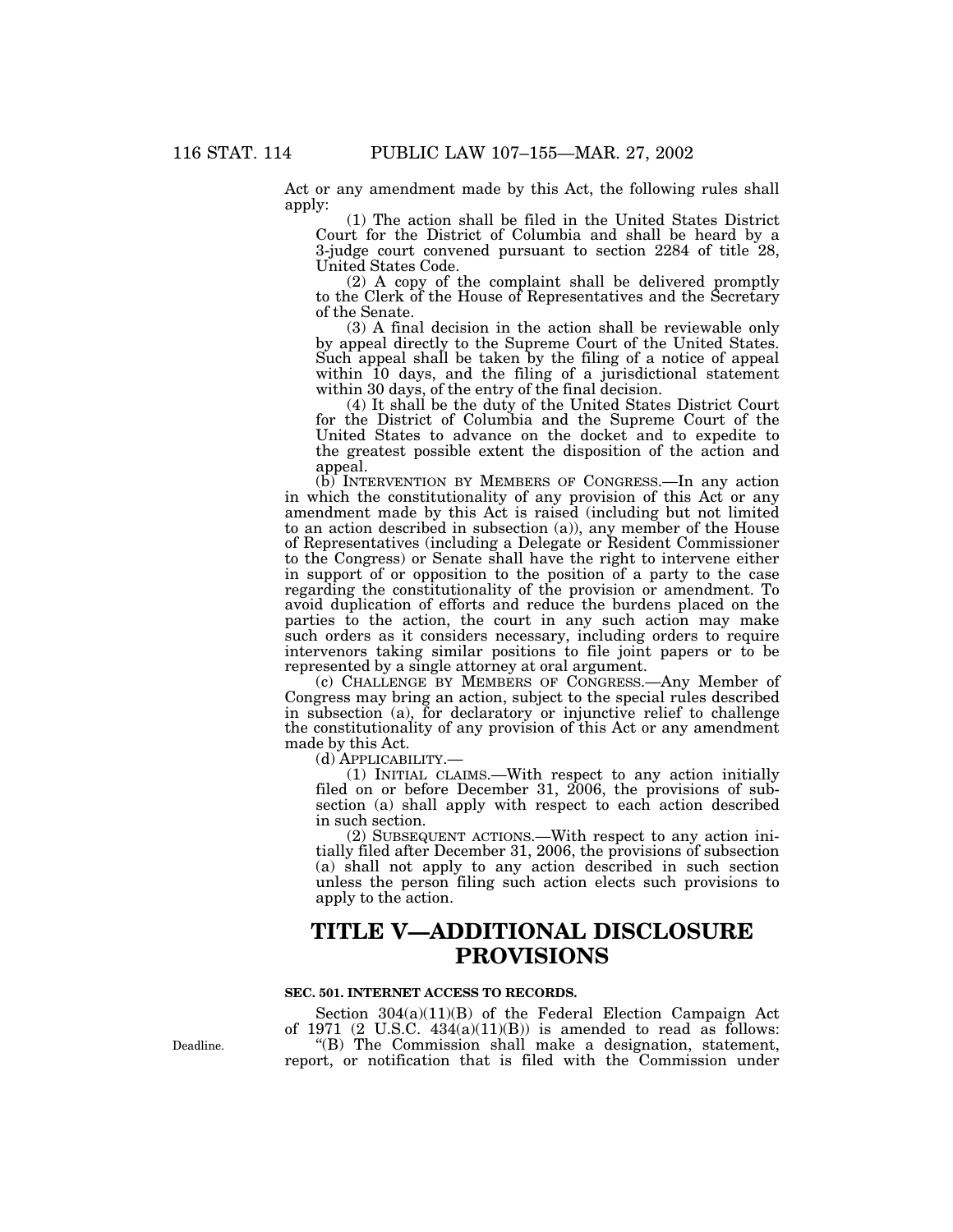this Act available for inspection by the public in the offices of the Commission and accessible to the public on the Internet not later than 48 hours (or not later than 24 hours in the case of a designation, statement, report, or notification filed electronically) after receipt by the Commission.''.

#### **SEC. 502. MAINTENANCE OF WEBSITE OF ELECTION REPORTS.**

(a) IN GENERAL.—The Federal Election Commission shall maintain a central site on the Internet to make accessible to the public all publicly available election-related reports and information.

(b) ELECTION-RELATED REPORT.—In this section, the term ''election-related report'' means any report, designation, or statement required to be filed under the Federal Election Campaign Act of 1971.

(c) COORDINATION WITH OTHER AGENCIES.—Any Federal executive agency receiving election-related information which that agency is required by law to publicly disclose shall cooperate and coordinate with the Federal Election Commission to make such report available through, or for posting on, the site of the Federal Election Commission in a timely manner.

#### **SEC. 503. ADDITIONAL DISCLOSURE REPORTS.**

(a) PRINCIPAL CAMPAIGN COMMITTEES.—Section  $304(a)(2)(B)$  of Deadlines. the Federal Election Campaign Act of 1971 is amended by striking ''the following reports'' and all that follows through the period and inserting ''the treasurer shall file quarterly reports, which shall be filed not later than the 15th day after the last day of each calendar quarter, and which shall be complete as of the last day of each calendar quarter, except that the report for the quarter ending December 31 shall be filed not later than January 31 of the following calendar year.''.

(b) NATIONAL COMMITTEE OF A POLITICAL PARTY.—Section  $304(a)(4)$  of such Act  $(2 \text{ U.S.C. } 434(a)(4))$  is amended by adding at the end the following flush sentence: ''Notwithstanding the preceding sentence, a national committee of a political party shall file the reports required under subparagraph (B).''.

#### **SEC. 504. PUBLIC ACCESS TO BROADCASTING RECORDS.**

Section 315 of the Communications Act of 1934 (47 U.S.C. 315), as amended by this Act, is amended by redesignating subsections (e) and (f) as subsections (f) and (g), respectively, and inserting after subsection (d) the following:

''(e) POLITICAL RECORD.—

''(1) IN GENERAL.—A licensee shall maintain, and make available for public inspection, a complete record of a request to purchase broadcast time that—

"(A) is made by or on behalf of a legally qualified candidate for public office; or

''(B) communicates a message relating to any political matter of national importance, including—

''(i) a legally qualified candidate;

''(ii) any election to Federal office; or

"(iii) a national legislative issue of public importance.

''(2) CONTENTS OF RECORD.—A record maintained under paragraph (1) shall contain information regarding—

''(A) whether the request to purchase broadcast time is accepted or rejected by the licensee;

2 USC 434.

2 USC 438a.